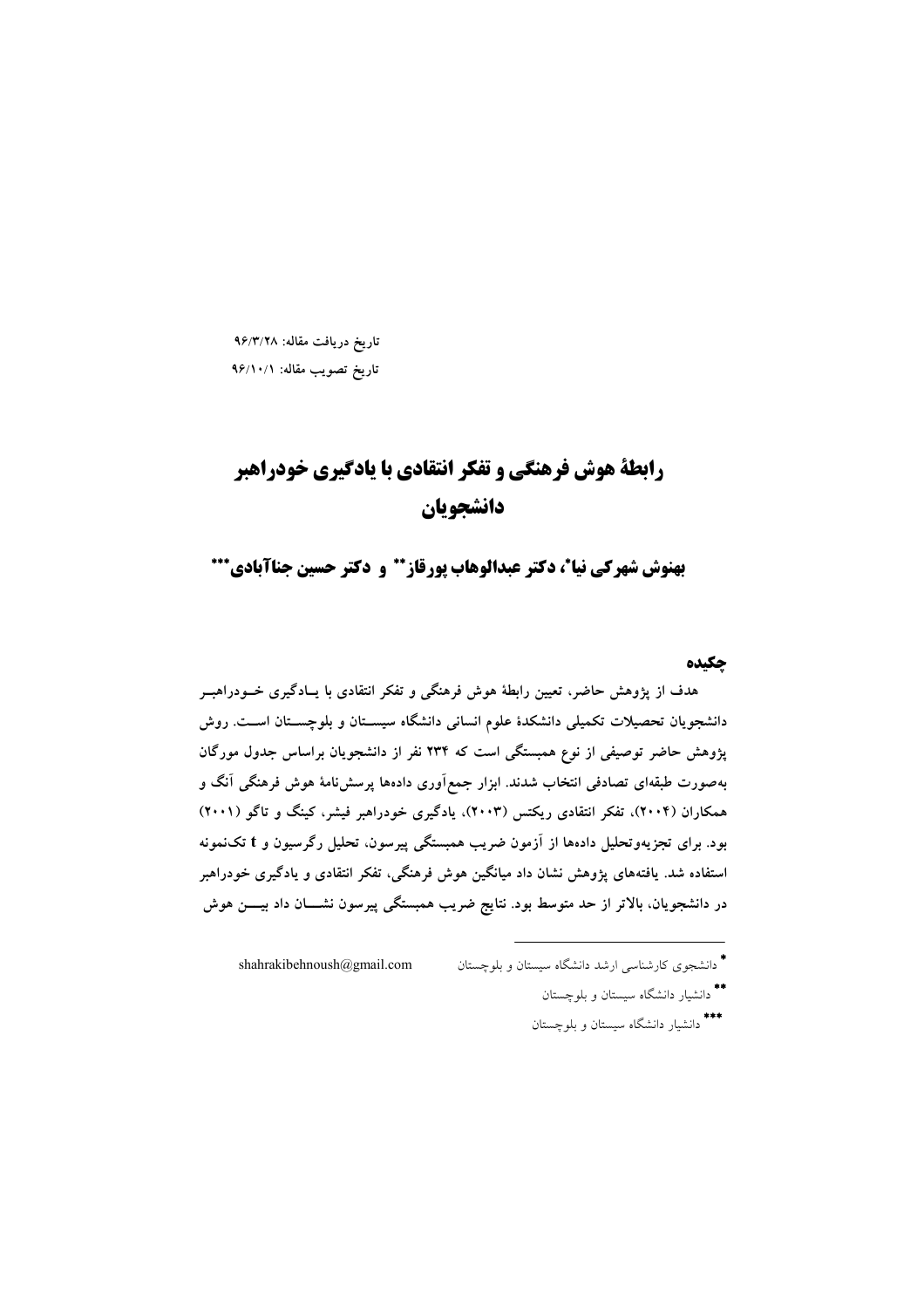فصلنامه مطالعات روانشناسی تربیتی، شماره ۲۸، زمستان ۱۳۹۶

فرهنگی و یادگیری خودراهبر و همچنین تفکر انتقادی با یادگیری خودراهبر رابطـهٔ مثبــت و معناداری وجود دارد (p < ۰/۰۱). نتایج تحلیل رگرسیون مشخص کرد از بین مؤلفههـای هــوش فرهنگی، انگیزش و فراشناخت و از بین مؤلفههای تفکر انتقادی، تعهد و بالیدگی قادر بهپیش بینسی یادگیری خودراهبر است (p < ۰/۰۱). درمجموع بهنظر میررسد هوش فرهنگی، عملکرد تحصــیلی و یادگیری آنان را تحتتأثیر قرار میدهد. همچنین با توسعهٔ تفکر انتقادی، رغبت بــرای پــادگیری افزایش می یابد و درنتیجه میزان پیشرفت تحصیلی دانشجویان بیشتر میشود. با توجــه بــه تحلیــل دادهها می توان نتیجه گرفت، بین هوش فرهنگی و تفکر انتقادی با یادگیری خودراهبر رابطهٔ مثبت و معناداری وجود دارد.

**واژههای کلیدی:** هوش فرهنگی، تفکر انتقادی، یادگیری خودراهبر، دانشجویان.

### مقدمه

در سال@ای اخیر، دانش و فنّاوری درحال پیشرفت فزاینده است. این دگرگونی۵ا و پیشرفتها، بشر را وادار میکند که همگام با آنها گام بردارد؛ چراکه اگر فرد به دانشی که در دورهٔ محدودی از زندگی خود کسب کرده اکتفا کند، دچار کمبود و رکود علمی میشود؛ ازاین٫و هر فرد باید خود را برای یادگیری در هر لحظه و هر زمان آماده کند و بهسوی یادگیری پیوسته گام بردارد؛ اما ازآنجاکه منابع و امکانات آموزشی و وضعیت کاری فراگیران این اجازه را نمیدهد که به شیوههای سنتی و قدیمی به آنان آموزش داده شود، بنابراین باید هرکس سعی کند آنچه را که نیاز دارد، خود بیاموزد. برای آنکه توان و نیروی درونی فراگیران بهطور کامل در کلاس درس و سپس در زندگی نمایان شود، آنان نیاز به آزادی قانونمند برای خودراهبری<sup>۱</sup> در یادگیری دارند. درواقع، کافی نیست که فراگیران در یک محیط برانگیزاننده باشند؛ بلکه آنان باید به ایجاد و آفرینش این محیط هم کمک کرده و خود با آنها تعامل کنند. یادگیری خودراهبر <sup>۲</sup> در همهٔ شرایط قابل استفاده

Self-direction

#### $\lambda$

<sup>.</sup> Self-directed learning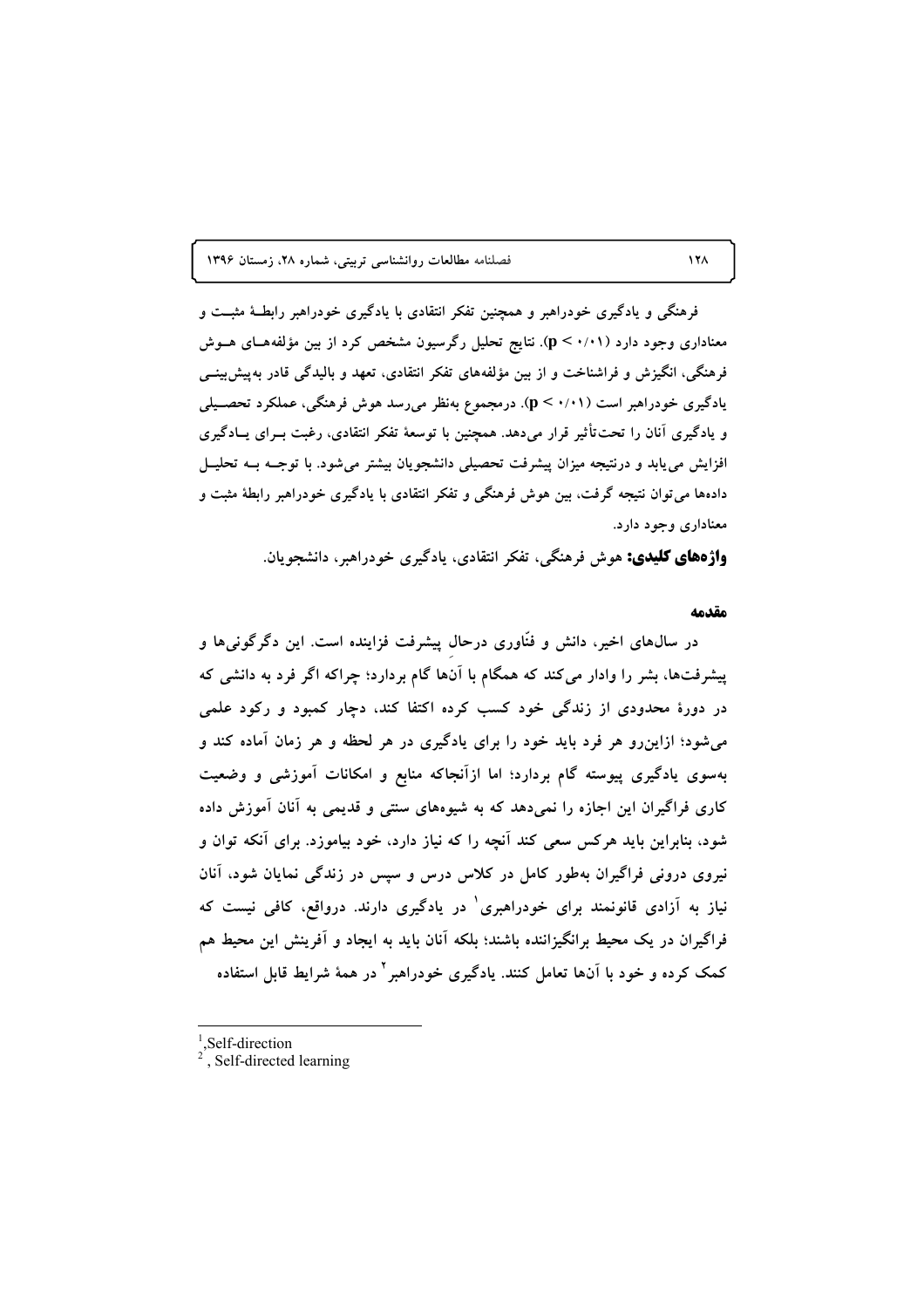است (مریام'۲۰۰۱). به عقیدهٔ لانگ و هوی<sup>۲</sup> (۲۰۰۹) یادگیری خودراهبر فرایندی هدفمند است که معمولاً بهوسیلهٔ فعالیتهای رفتاری درگیر در شناسایی و جستوجوی اطلاعات مشخص میشود و یادگیرنده، آگاهانه مسئولیت تصمیمهای مربوطبه اهداف و فعالیتها را می پذیرد.

برای یادگیری خودراهبر سه متغیّر اصلی درنظر گرفته شده است که بهوسیلهٔ آن می توان میزان آمادگی برای یادگیری خودراهبر فراگیران را سنجید. این سه متغیّر شامل خودمدیریتی<sup>۳</sup>، خودکنترلی<sup>۴</sup> و رغبت برای یادگیری<sup>۵</sup> است. خودکنترلی؛ توانایی یادگیرنده برای کنترل علایق، نگرشها و تلاشها درجهت انجام یک تکلیف یا میل به یک هدف است. خود مدیریتی؛ بهعنوان فرایند جهتدهی شخصی تمایلات، رفتار و شناخت افراد بهسمت برآوردهکردن وظایف یا اهداف تعریف می شود. رغبت برای یادگیری؛ کنجکاوی و ایجاد انگیزه در فرد بهمنظور بررسی یک موضوع که بیشتر به فرایندهای شناختی و محتوایی می پردازد (فیشر، کینگ، ۲۰۱۰).

زیمرمن ٔ (۲۰۰۸) ادعا میکند که خودراهبری یک فرایند فعال است که فراگیران را قادر میسازد برای بهدستآوردن مهارتهای علمی، برای تنظیم هدف، انتخاب استراتژیها و خودنظارتی و پیشرفت خود تلاش کند. علاوهبر این آزردو و همکاران<sup>۷</sup> (۲۰۱۰) ادعا می کند که خودراهبری یک فرایند پویاست که بهطور مداوم در طول زمان درحال تغییر است و به انواع مختلف استراتژیهای اندازهگیری نیاز دارد که تمام مراحل خودراهبری را بهعنوان آمادهسازی فراگیران فراهم کند. امروزه اکثر جوامع درحال اعمال

Merriam

long, Huey

<sup>,</sup> self management

Self-control

interest in learning

 $6$ . Zimmerman

 $^7$ , Azeredo, et al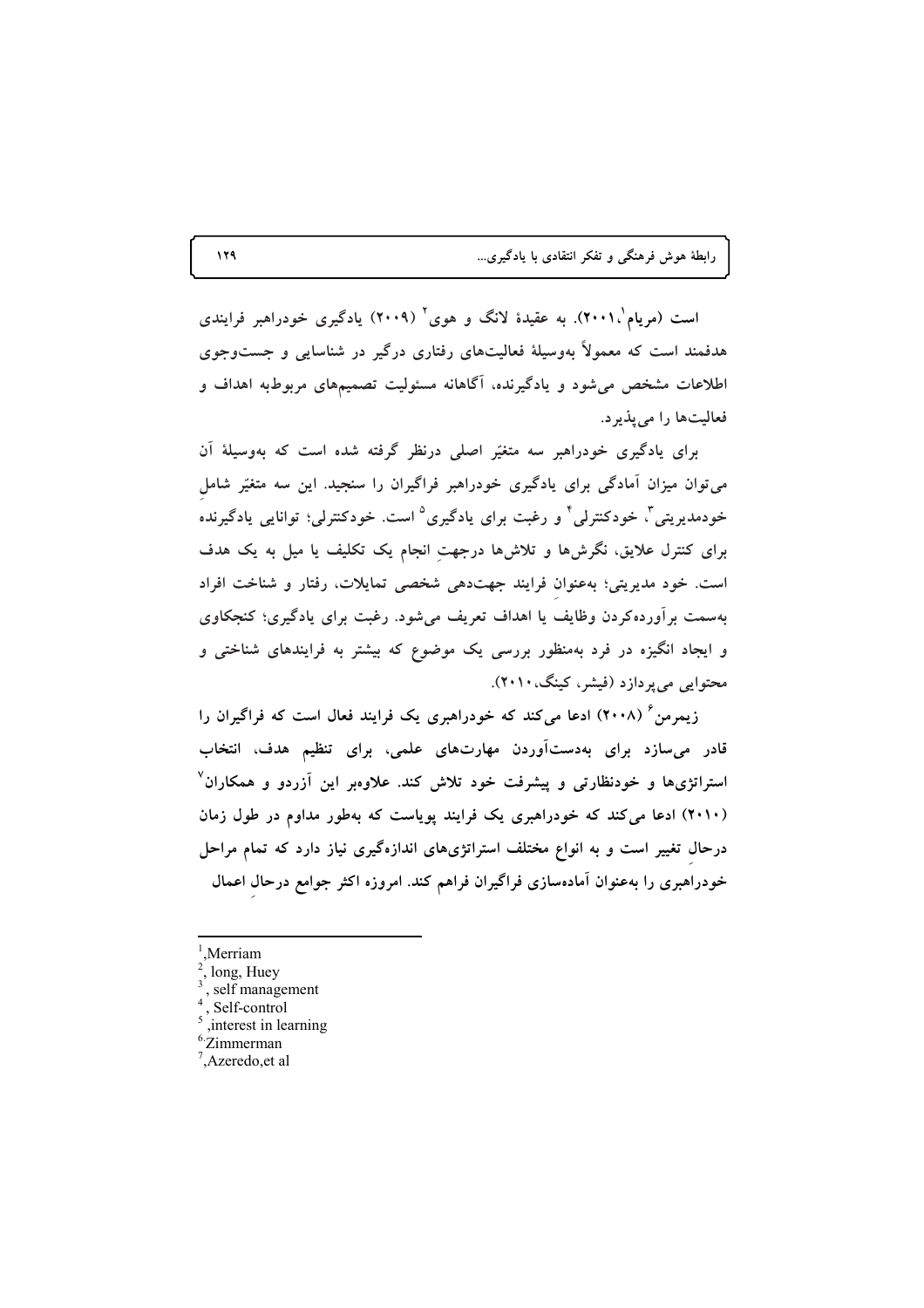فصلنامه مطالعات روانشناسی تربیتی، شماره ۲۸، زمستان ۱۳۹۶

اصلاحات آموزشی هستند؛ چراکه نیاز به خودمطالعهگری و خودانگیزی دانشجویان در دنیای پرتحوٌل کنونی که به یک دنیای دانش مدار تبدیل شده است، ضروری میباشد. تولید فزایندهٔ دانش، اطلاعات و پیشرفت فنّاوری سبب شده که عمر دانش بسیار کوتاه باشد. همچنین پیچیدگی زندگی امروز و بروز مسائل پیش،پینی،نشدهٔ فراوان، نیاز وافر دانشجويان به يادگيري خودراهبر و اتخاذ تدابير في البداهه را ضروري مي كند؛ ازاين رو، بهمنظور چیرهشدن بر این شرایط، بهجای انتقال مجموعهای از اطلاعات به دانشجویان، باید آنها را تبدیل به فراگیران خودراهبر کرد که در یادگیری، مستقل و خودمختار و درزمینهٔ علم و دانش، بەروز باشند (نعیمی، بیگدلمی، عربشاهی،۱۳۹۱: ۱۷۸).

ازجمله مهمترین متغیّرهای مؤثر بر یادگیری خودراهبر، تفکر انتقادی است. درگیری فعال در یادگیری و داشتن مهارتهای خودراهبری در آن با راهبردهایی چون یادگیری عمیق و طولانی مدت، مهارتهای تفکر انتقادی و خلاقیت مرتبط است (سیمپسون. کورتنی'،۲۰۰۲). یکی از پایههای اساسی برای رسیدن به خودراهبری در یادگیری، پرورش تفکر است. اکثر صاحبنظران وجود تفکر انتقادی را در افزایش یادگیری خودراهبر مؤثر مىدانند. نتايج پژوهش نادى، گردانشكن، گلپرور (۱۳۹۰)، كهريزى، فراهیان (۲۰۱۴)، کامگار، جدیدی (۲۰۱۶)، چوی، لیندکوئیست، سانگ (۲۰۱۳)، قنبرهاشمآبادی و همکاران (۱۳۹۱) نشاندهندهٔ رابطهٔ مثبت و معنادار بین تفکر انتقادی و یادگیری خودراهبر بود. همچنین غنیزاده و میرزایی (۲۰۱۲) در مطالعه خود تحت عنوان رابطه یادگیری خودراهبر، تفکر انتقادی و پیشرفت زبانی در فراگیران زبان انگلیسی به این نتیجه دست یافت که بین یادگیری خودراهبر و تفکر انتقادی رابطه مثبت و معناداری وجود دارد و تفکر انتقادی به میزان ۰/۵۳ از یادگیری خودراهبر را پیشبینی می کند. ارتقای سطح مهارتهای تفکر انتقادی نتیجهای است که از آموزش انتظار میرود. توسعه تدریجی

 $\mathcal{W}$ 

<sup>&</sup>lt;sup>1</sup>Simpson, courtney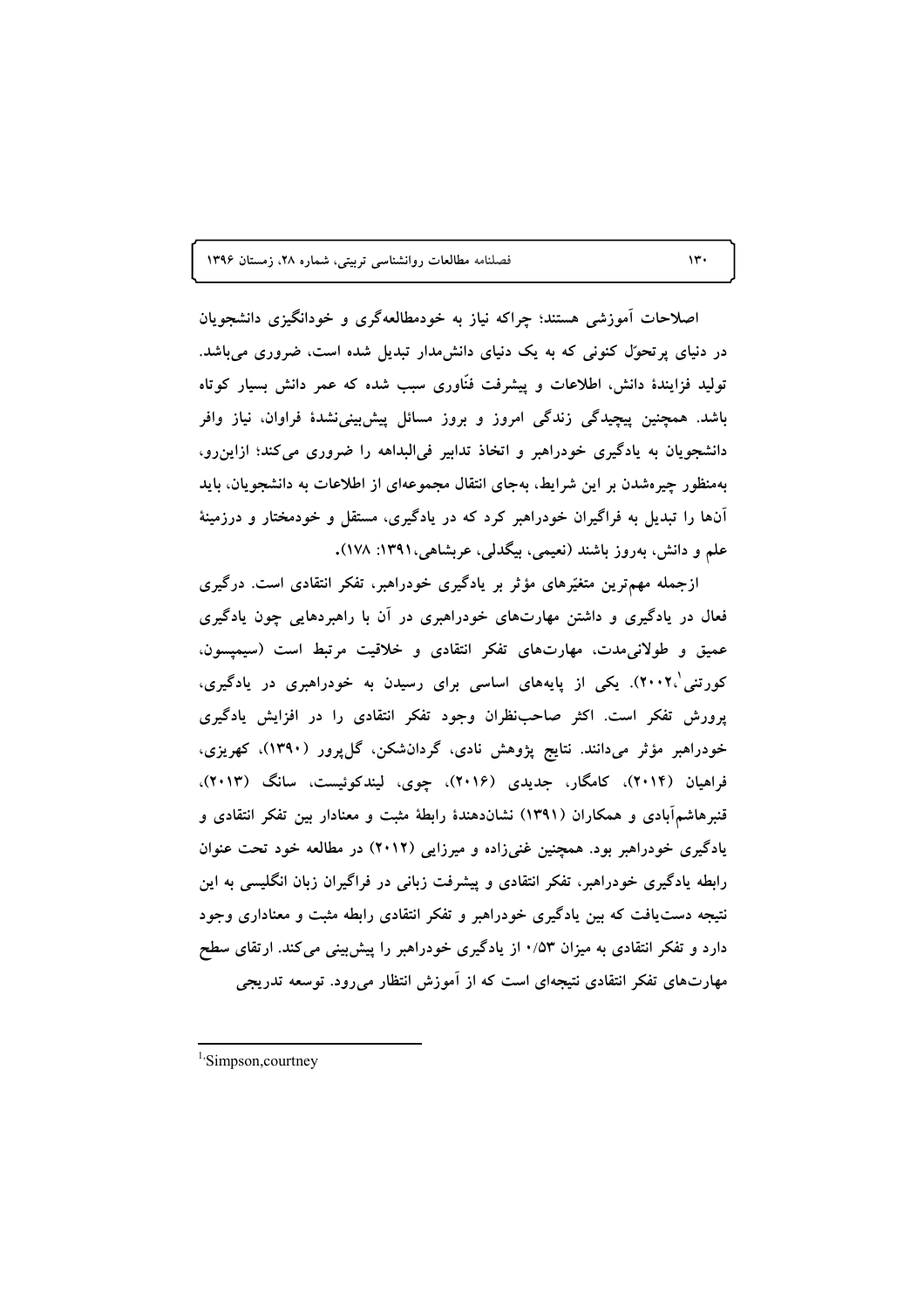| رابطهٔ هوش فرهنگی و تفکر انتقادی با یادگیری |  |  |  |  |  |  |  |
|---------------------------------------------|--|--|--|--|--|--|--|
|---------------------------------------------|--|--|--|--|--|--|--|

آگاهی در مورد تفکر و استفاده از راهبردهای تفکر میتواند انگیزه دانشجویان را در یادگیری آنان و کنترل بر آن را افزایش دهد آنان رفتهرفته اعتمادبهنفسشان بیشتر می شود و به افرادی تبدیل می شوند که متفکرند و مسائل را بهطور مستقل حل می کنند (سیلونی ۲۰۱۳). ویسکرمی و همکاران (۱۳۹۱) در مطالعه خود نشان دادند یادگیری خودراهبر بر اساس کارکردهای سبک تفکر قابل پیش بینی است. تفکر انتقادی، تفکری است که با استفاده از راهبردها یا مهارتهای شناختی، احتمال دستیابی به بازده مطلوب را بالا میبرد و دارای سه مؤلفه خلاقیت'، بالیدگی'، تعهد' میباشد (ریکتس°،۲۰۰۳). تفکر انتقادی بهعنوان اساس أموزش عالمی، نشانه بارز یک فرد تحصیل کرده است و تعلیم دادن در مسیر تفکر انتقادی یکی از الهامبخشترین و باارزشترین تجربههایی است که یک مدرس می تواند داشته باشد (چافی ۲۰۱۴). مدتهاست که مفهوم تفکر انتقادی بهعنوان یک پیامد ضروری برای دانشجویان در همه سطوح و در همه رشتهها تشخیص دادهشده است (نابر، ویات'۲۰۱۴). ازنظر پل (۱۹۹۵) تفکر انتقادی مبنای اساسی در آموزش برای انطباق با نیازهای شخصی، اجتماعی و حرفهای قرن بیست و یکم و بعدازآن است (به نقل از مکگیور ۲۰۱۰').

تفکر انتقادی در جامعه، افراد را از حالت انفعالی بیرون میآورد و سبب میشود که فرد از مدارک و شواهد موجود، بالاترین درک را داشته باشد و درک کردن، فرد را قادر می سازد تا نظرات و معانی را که در ورای هر چیز مهم وجود دارد آشکار سازد. بنابراین یکی از اهداف مهم تعلیم و تربیت، پرورش افرادی است که بتوانند با شرایط مختلف

 $\mathcal{N}$ 

Mcilvenny

<sup>,</sup>Creativity

<sup>.</sup>Flourish

Commitment

 $<sup>5</sup>$ . Ricketts</sup>

<sup>&</sup>lt;sup>6</sup>.Chaffee

<sup>,</sup> Naber, wyatt

 $\frac{8}{3}$ . Meguire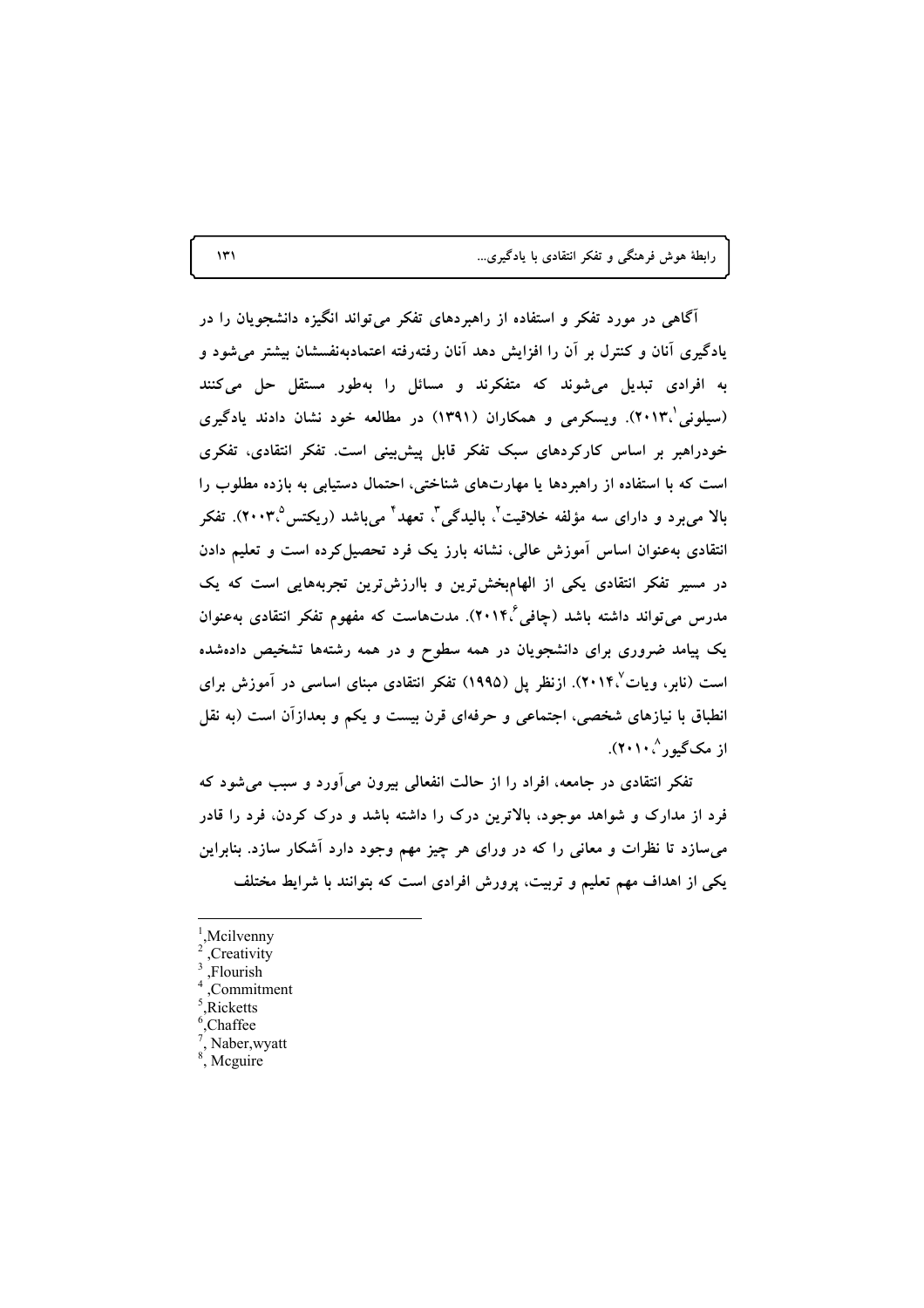فصلنامه مطالعات روانشناسی تربیتی، شماره ٢٨، زمستان ١٣٩۶

سازگار شده، منعطف و انتقادی فکر کرده، به افراد احترام گذاشته و ایدهها را تحمل کنند (آکتامیس و پنیک'۲۰۱۰). دانشجویان با انبوهی از اطلاعات و محرکات مواجه هستند و ناچارند برای استفاده درست و مناسب از آنها و تصمیمگیری و انتخاب درست، دست به ارزیابی و نقد آنها بزنند، لذا می توان گفت یکی از فرآیندها و مهارتهای موردنیاز برای موفقیت و سازگاری در جامعهی فعلی گرایشها و مهارتهای انتقادی فرد است؛ بنابراین ارتقا تفکر انتقادی دانشجویان مانند توانایی تشخیص موضوعات اساسی فرضی در یک بحث، شناخت ارتباطات مهم، نتیجهگیری کردن از اطلاعات و دادههای فراهم شده، ارزشیابی بر اساس شواهد و اسناد به هدفی ضروری در آموزش عالی تبدیل شده است (تیرونش، وربورق، الن ۲۰۱۴٬).

ازجمله متغیرهای دیگر مؤثر بر یادگیری خودراهبر، هوش فرهنگی است. نتایج مطالعات چوآیان، آریباه، نوراسمدی، هاسیلنا (۲۰۱۴) و مک ناب، ورثلی (۲۰۱۲) نشان داد، بین هوش فرهنگی و یادگیری رابطهٔ معناداری وجود دارد. ظرفیت یادگیری در افراد به عوامل گوناگونی ازجمله هوش و شدت رغبت برای یادگیری بستگی دارد (بیژنی، مرادی، کرمی،۱۳۹۰). در محیطهای دانشگاهی که ازلحاظ بافت قومی و مذهبی از تنوع بسیاری برخوردارند، هوش فرهنگی باعث افزایش سازگاری دانشجویان شده و عملکرد تحصیلی و یادگیری آنان را تحتتأثیر قرار میدهد (غفاری، خانی،۱۳۹۲). در فرهنگهای مختلف طیف وسیعی از احساسات و عواطف وجود دارد؛ بهنحوی که تفاوت در زبان. قومیت، سیاستها و بسیاری خصوصیات دیگر می تواند بهعنوان منابع تعارض بالقوه ظهور کند و درصورت نبودن درک صحیح، توسعهٔ روابط کاری مناسب را با مشکل مواجه سازد (ترایند ۲۰۰۶) هوش فرهنگی کلید موفقیت در دنیای کنونی است که باعث میشود

Aktamis, venice

<sup>&</sup>lt;sup>2</sup>.Tiruneh, Verburgh, Elen

<sup>&</sup>lt;sup>3</sup> Triandis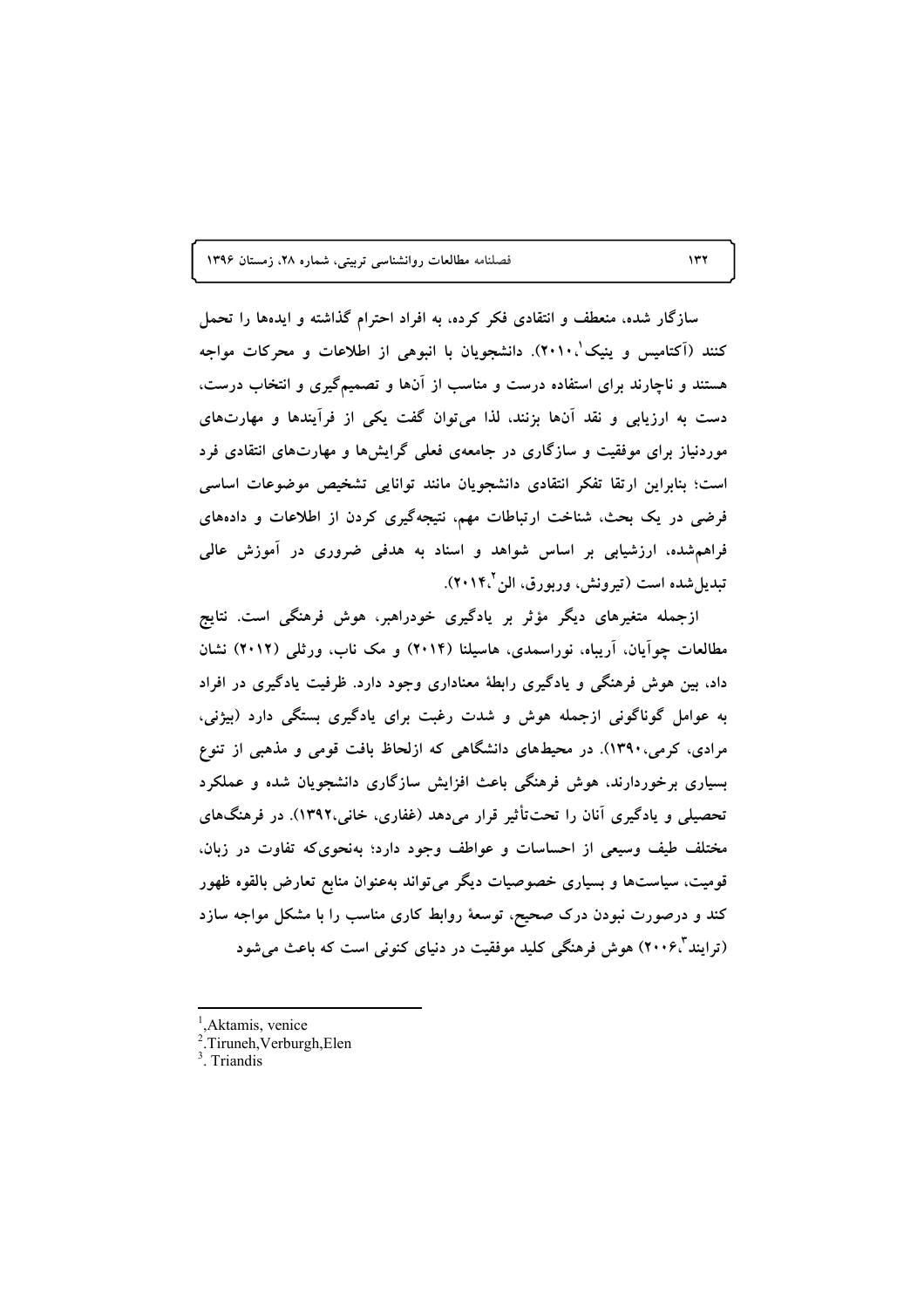تفاوتها را درک کرده و برروی آنها سرمایهگذاری کنیم و نه آنها را تحمل کنیم یا نادیده بگیریم. فردی که دارای هوش فرهنگی بالایی است، توانایی یادگیری در محیط فرهنگی جدید را دارد و از رویارویی با فرهنگهای جدید لذت می برد. در مطالعهٔ حسنی (۱۳۹۴) با عنوان «تأثیر هوش فرهنگی بر یادگیری خودراهبر»، نتایج نشان داد هرچه هوش فرهنگی فرد بالاتر باشد، خودراهبری در یادگیری، خودمدیریتی و رغبت برای یادگیری بالاتر است. همچنین پترویچ ٔ (۲۰۱۱) و شین یی چن، لین، پاتاناکول (۲۰۱۱)، به این نتیجه دست یافتند که برخورداری از هوش فرهنگی، پیش بین قابل توجهی برای یادگیری بهشمار میرود. می توان گفت که هوش فرهنگی دامنهٔ جدیدی از هوش است که ارتباط زیادی با محیطهای متنوع دارد. هوش فرهنگی به افراد اجازه میدهد تا چگونگی تفکر و الگوهای رفتاری پاسخدادن افراد را تشخیص دهند و درنتیجه موانع ارتباطی بین فرهنگی را کاهش و به افراد قدرت مدیریت تنوع فرهنگی را میدهد (ارلی و انگ<sup>۲</sup>٬۳۰۳). ارلی و آنگ (۲۰۰۳) هوش فرهنگی را چنین تعریف کردهاند: «توانایی یک فرد درجهت سازگاری موفقیتآمیز با محیطهای فرهنگی جدید که معمولاً با بافت فرهنگی خود متفاوت است. این نوع هوش تمایلی را در فرد بهوجود میآورد که همواره اطلاعاتش را برای دستیابی به راهبردهایی برای برخورد با کار، زندگی و تعامل با موقعیت جدید فرهنگی فراخواند. براین اساس، توانایی افراد با هوش فرهنگی مختلف برای رشد شخصی ازطریق تداوم در یادگیری، شناخت بهتر میراث فرهنگی، ارزشهای گوناگون و ادراک متفاوت است. افرادی با هوش فرهنگی پایین ممکن است قادر به ارتباط با دیگران از همان فرهنگ یا فرهنگهای دیگر نباشند و درنتیجه، در زندگی و کسبوکارشان دچار مشکل شوند. درمقابل، افرادی با هوش فرهنگی بالا قادر به تفسیر رفتار دیگران حتی درصورت نیاز، انطباق با رفتار دیگران هستند. این افراد حصارهای فرهنگی را درک کرده، می داند که

 $<sup>1</sup>$ . Petrovic</sup>

 $2.$  Early, Ang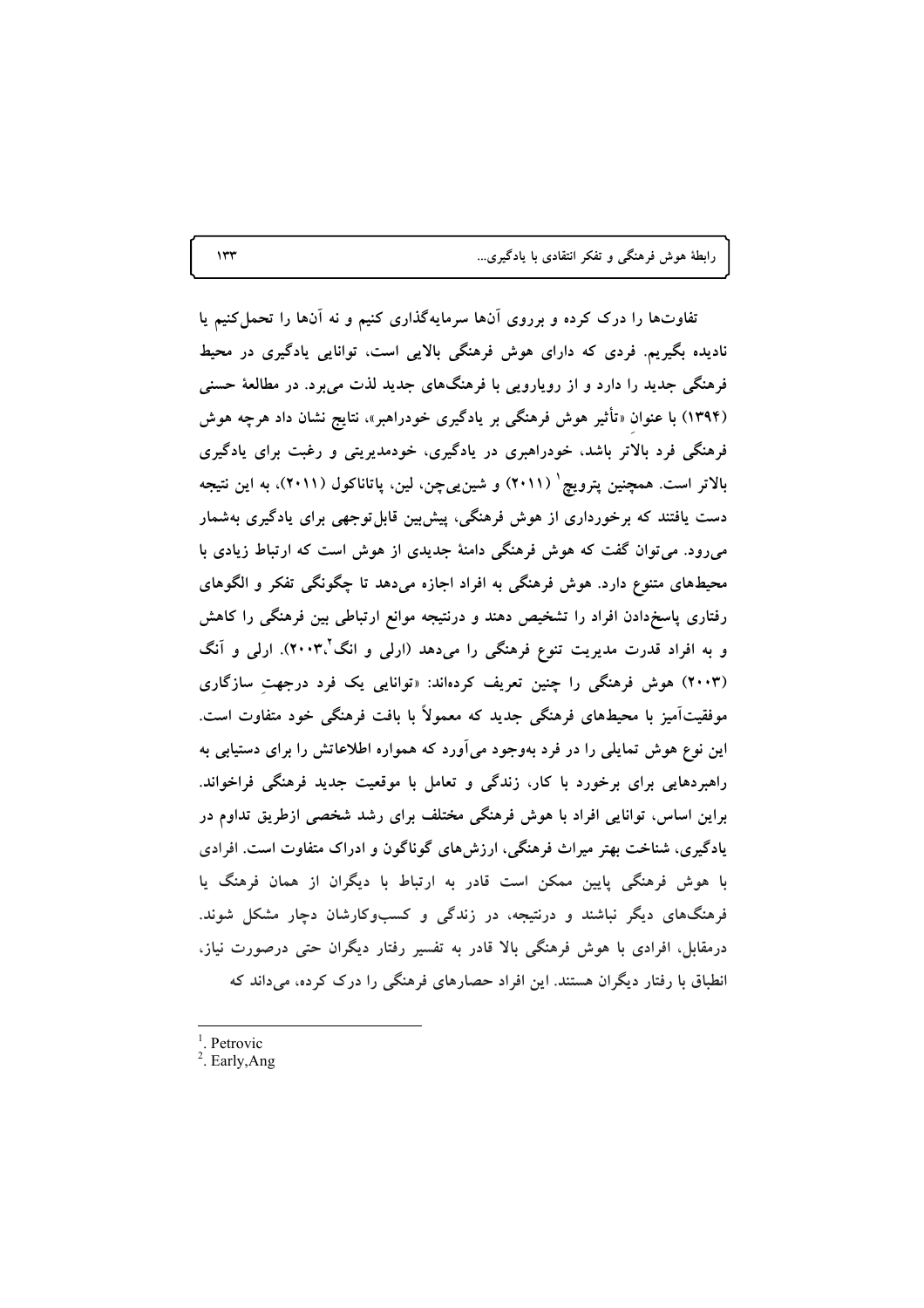فصلنامه مطالعات روانشناسی تربیتی، شماره ٢٨، زمستان ١٣٩۶

همین حصارها می توانند رفتار ما و دیگران را چارچوببندی کنند (ان جی، وان داین آنگ،'۲۰۱۳).

امروزه دانشمندان بر تربیت همهجانبه تأکید میکنند و معتقدند که یادگیری زمانی اتفاق می افتد که فرد در یادگیری خود نقش فعالی داشته باشد. یادگیری، چگونه یادگرفتن یکی از مشکلات دانشجویان است. تعیین رابطهٔ هوش فرهنگی و تفکر انتقادی می تواند راهنمایی برای برنامهریزان و مسئولان آموزشی و استادان باشد تا در مراکز آموزشی ازین راهبردها درجهت افزایش یادگیری خودراهبر استفاده شود. همچنین شناسایی و تقویت این راهبردها به دانشجویان کمک میکند تا با تکیهبر تواناییهای خود و کشف و تقویت آنها، قادر باشند با موفقیت کامل تحصیلات دانشگاهی را پشت سر بگذرانند. با توجه به مطالب فوق و تأثیر فراوان تفکر انتقادی و هوش فرهنگی بر تواناییها و ترجیحهای فراگیر برای یادگیری، در پژوهش حاضر رابطهٔ هوش فرهنگی و تفکر انتقادی با یادگیری خودراهبر بررسی می شود.

# **روش پژوهش**

# جامعه، نمونه و روش نمونهگیری

روش تحقیق در این مطالعه توصیفی-همبستگی بوده و جامعهٔ آماری شامل دانشجویان تحصیلات تکمیلی دانشکدهٔ علوم انسانی دانشگاه سیستان و بلوچستان است که حجم آن ۶۰۰ نفر (۳۳۲ نفر زن و ۲۶۸ نفر مرد) میباشد. نمونهٔ آماری شامل ۲۳۴ نفر از دانشجویان (۱۳۰ نفر زن و ۱۰۴ نفر مرد) است. با توجه به اینکه حجم دانشجویان ازلحاظ جنسیت در رشتههای مختلف یکسان نیست، روش نمونهگیری این تحقیق بهصورت تصادفی طبقهای است، به این صورت که دانشکدههای دانشگاه بهعنوان طبقهها درنظر

<sup>&</sup>lt;sup>1</sup>. Ng, Van dyne, Ang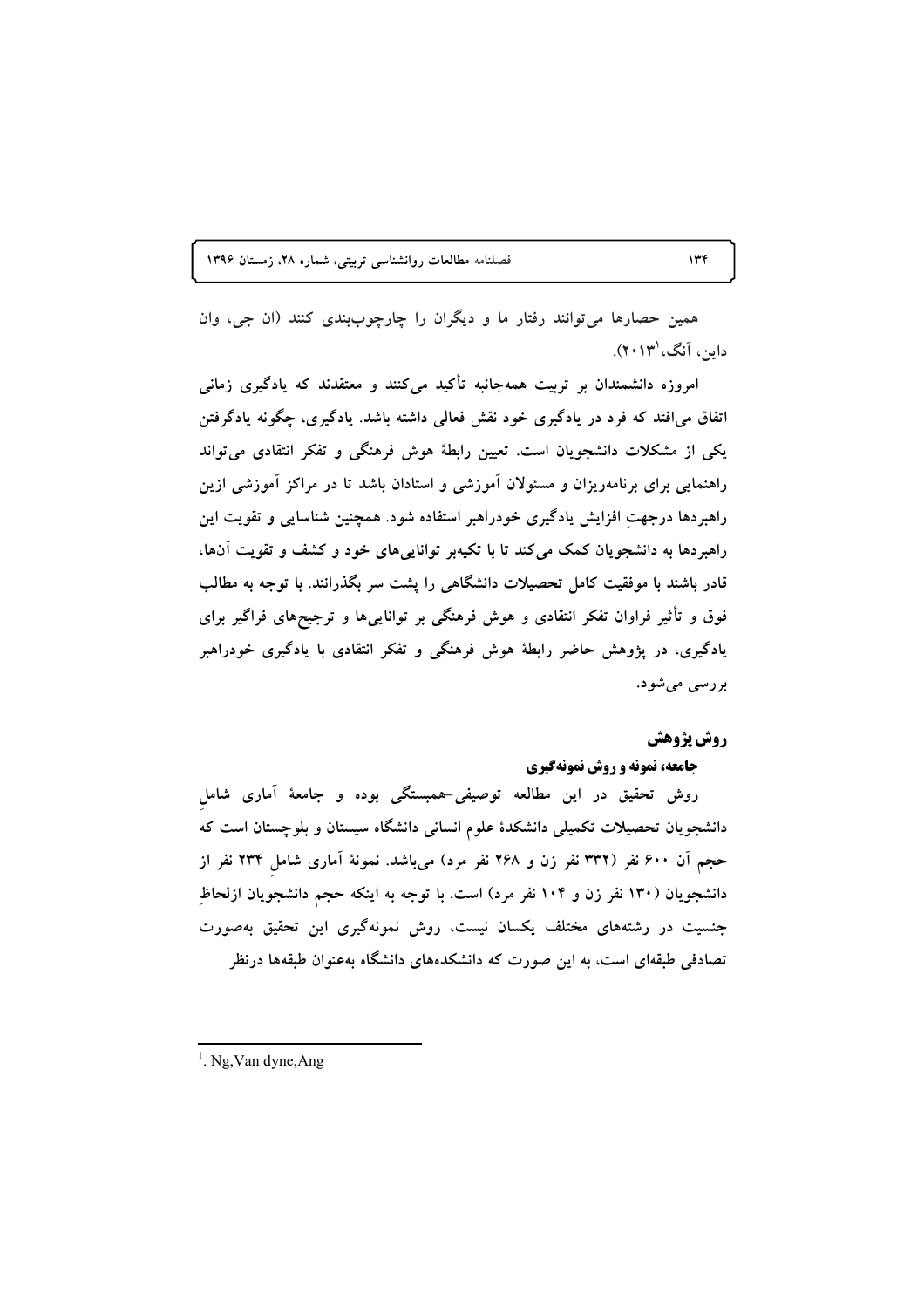گرفته شدند و براساس درصد زن و مرد به تفکیک کارشناسی ارشد هر دانشکده، تعدادی نمونه از هر طبقه بهصورت تصادفی انتخاب شدند.

### ابزار پژوهش

# **الف) پرسشنامهٔ هوش فرهنگی آنگ و همکاران ( ۲۰۰۴)**

این پرسشنامه توسط آنگ و همکاران (۲۰۰۴) گسترش یافت و حاوی ۲۰ پرسش در چهار خردهمقیاس (فراشناخت، شناخت، انگیزش، رفتار) است و پاسخدهی به آن براساس طیف لیکرت پنج گزینهای است که از کاملاً موافقم (۵) تا کاملاً مخالف (۱) طرح شده است. ضرایب پایایی کل این ابزار در پژوهش آنگ و همکاران (۰/۸۵)، عامل فراشناختی (۰/۷۶)، شناختی (۰/۸۴)، انگیزش (۰/۷۶)، رفتار (۰/۸۳) محاسبه شده است و در پژوهش کاظمی (۱۳۸۷) پایایی این پرسشنامه با استفاده از آلفای کرونباخ ۰/۸۶ گزارششده است. در پژوهش حاضر روایی این مقیاس به روش روایی محتوایی و پایایی با روش آلفای کرونباخ برای نمرهٔ کل ۰/۸۴، فراشناخت (۰/۷۰)، شناخت (۰/۸۳)، انگیزش (۰/۷۶)، رفتار (٠/٧٥) محاسبه شد.

# ب) پرسشنامهٔ تفکر انتقادی ریکتس (۲۰۰۳)

این پرسشنامه یک ابزار خودگزارشی است که دارای ۳۳ عبارت و سه زیرمقیاس (خلاقیت، بالیدگی، تعهد) میباشد و پاسخدهی به آن براساس طیف لیکرت پنج گزینهای از کاملاً موافق (۵) تا کاملاً مخالف (۱) طراحی شده است. نمره گذاری گویههای ۲–۱۲–۱۵– ۰-۲۳-۳۲-۳۲-۳۳ بهصورت معکوس است. ضرایب پایایی کل این ابزار در پژوهش ریکتس برابربا (۰/۸۴)، خلاقیت (۰/۷۵)، تعهد (۰/۸۶)، بالیدگی (۰/۵۷) محاسبه شده است و در یژوهش قنبری و همکاران (۱۳۹۱) ضرایب پایایی برای نمرهٔ کل، خلاقیت،

<sup>&</sup>lt;sup>1</sup>. Ang, Van dyne, Koh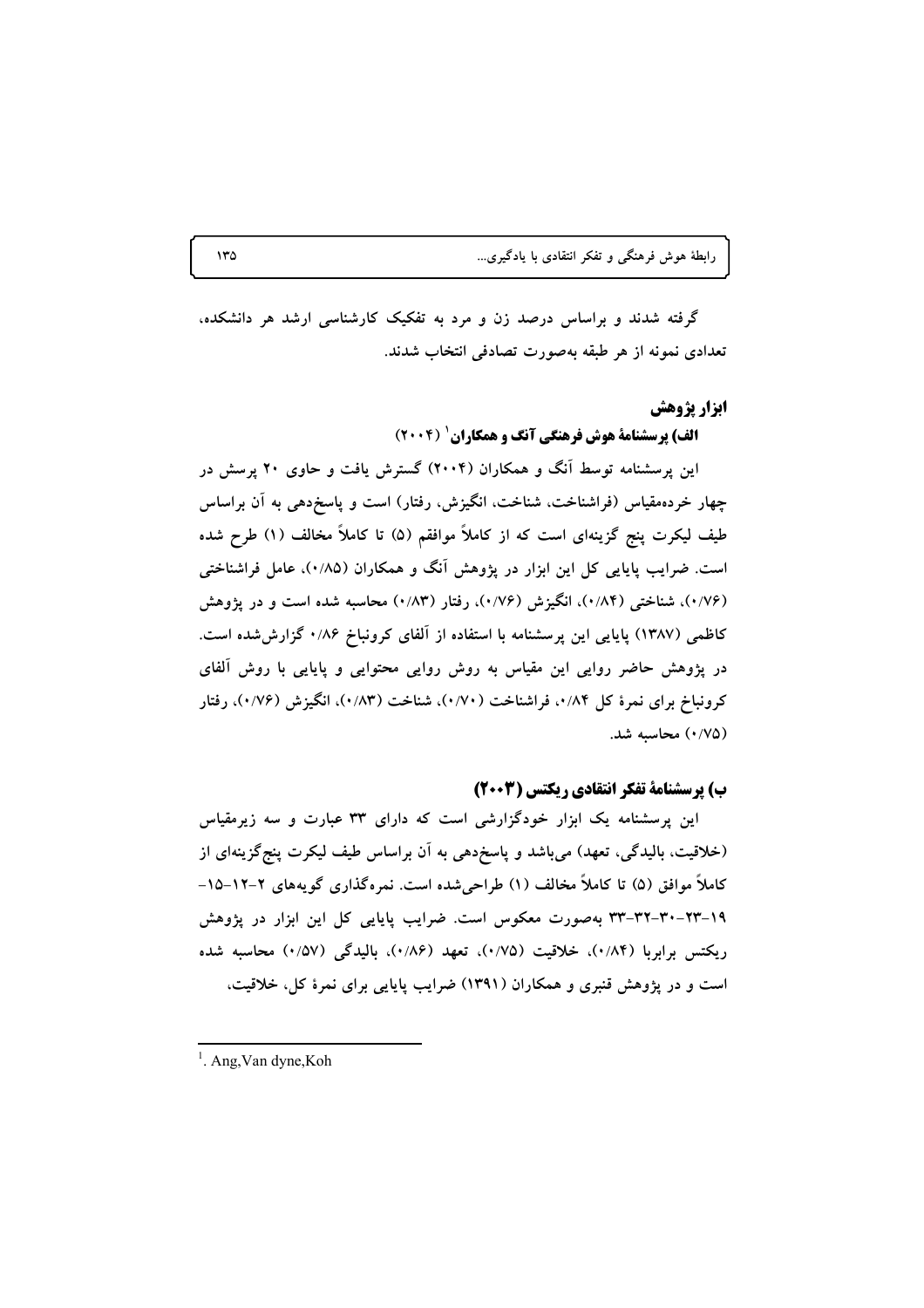فصلنامه مطالعات روانشناسی تربیتی، شماره ٢٨، زمستان ١٣٩۶

تعهد، بالیدگی بهترتیب برابربا ۰/۷۹، ۵۷/۷۱، ۰/۰۸۰/۰ گزارش شده است. در پژوهش حاضر روایی این مقیاس به روش روایی محتوایی و پایایی با روش آلفای کرونباخ برای نمرهٔ کل (۱۸۰)، خلاقیت (۱/۷۰)، تعهد (۱/۷۶)، بالیدگی (۱/۷۳) محاسبه شده است.

ج) پرسشنامهٔ یادگیری خودراهبر فیشر، کینگ و تاگو (2001)

مقیاس آمادگی یادگیری خودراهبر فیشر و همکاران (۲۰۰۱) یک ابزار خودسنجی است که اصل پرسشنامه ۵۲ گویه میباشد و برای اولین بار توسط فیشر، کینگ و تاگو ساخته شد و آنها این پرسشنامه را هنجاریابی کردند و به ۴۱ گویه کاهش یافت. در این مقیاس، اَزمودنیها به یک مقیاس ۵ درجهای بر روی طیف لیکرت از ۱ کاملاً مخالف تا ۵ کاملاً موافق پاسخ میدهند. یافتههای فیشر و همکاران (۲۰۰۱) در استرالیا نشان داد که پایایی کل این مقیاس به روش آلفای کرونباخ ۸۳٪۰ و برای زیرمقیاس خودمدیریتی ۰/۸۷٪ رغبت برای یادگیری ۰/۸۵، خودکنترلی ۰/۸۰ و همبستگی بین ماده کل بین ۰/۲۶ تا ۰/۸۶ بوده است. روایی این مقیاس به روش روایی سازه و با استفاده از روش تحلیل عاملی تأییدی مطلوب گزارششده است (روبر سون،۲۰۰۵). پایایی این مقیاس در پژوهش نادی و سجادیان (۱۳۸۵) برای کل آزمون ۰/۸۲، زیرمقیاس خودمدیریتی ۰/۷۸، خودکنترلمی ۰/۶۰، رغبت برای یادگیری ۰/۷۱ بهدستآمده است. همچنین در پژوهش حاضر روایی این مقیاس به روش روایی محتوایی و پایایی به روش آلفای کرونباخ برای نمرهٔ کل ۰/۹۰، خودمدیریتی ۰/۸۳ خودکنترلی ۰/۷۷ رغبت برای یادگیری ۰/۷۰ محاسبه شد.

در این پژوهش برای تجزیهوتحلیل دادهها از آمار توصیفی (میانگین، انحراف معیار، فراوانی) و آمار استنباطی (t تکنمونه، رگرسیون چندگانه، ضریب همبستگی پیرسون) استفاده شد و تمامی محاسبات آماری با نرمافزار آماری spss نسخه ۲۰ محاسبه گردید.

 $<sup>1</sup>$ . Fisher.King.Tago</sup>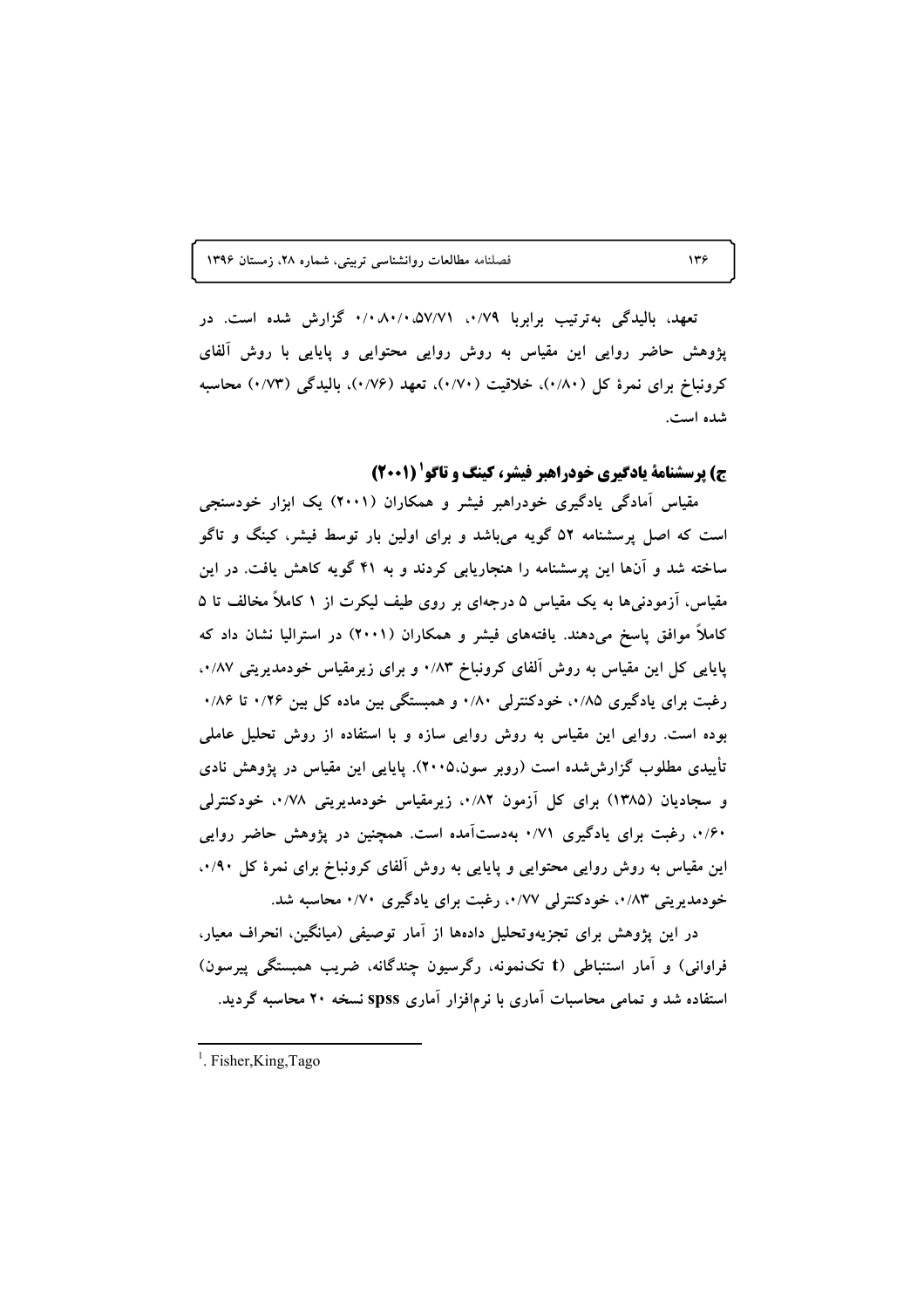### بافتهها

در این بخش یافتههای بهدستآمده از آزمونهای آماری پژوهش حاضر بررسی شده است.

برای بررسی وضعیت هوش فرهنگی، تفکر انتقادی و یادگیری خودراهبر از آزمون t تکنمونه استفاده شده که در جدول زیر ارائه شده است.

جدول ۱. نتایج آزمون t تکنمونه در ارتباط با وضعیت هوش فرهنگی، تفکر انتقادی، یادگیری خودراهبر و ابعاد آن۱ها

| سطح<br>معنادارى    | Df             | $\mathbf t$                                     | Test-<br>value         | ميانگين انحراف،معيار                   |                                             | متغيّر              |
|--------------------|----------------|-------------------------------------------------|------------------------|----------------------------------------|---------------------------------------------|---------------------|
| $\cdot/\cdot\cdot$ | YYY            | 19/17.                                          | ۶.                     | 9/VA <sub>o</sub>                      | $V \cdot / Y \Delta$                        | هوش فرهنگى          |
| $\cdot/\cdot\cdot$ | ٢٣٣            | 17/979                                          | $\mathcal{N}$          | $Y/Y\cdot Y$                           | <b>۱۴/VA</b>                                | فراشناخت            |
| $\cdot/\cdot\cdot$ | YYY            | .7004                                           | ۱۸                     | 4/9.4                                  | $1/\sqrt{1}$                                | شناخت               |
| $\cdot/\cdot\cdot$ | $\tau\tau\tau$ | 10/818                                          | ۱۵                     | $\mathbf{r}/\mathbf{r}\cdot\mathbf{q}$ | $1/\sqrt{v}$                                | انگيزش              |
| $\cdot/\cdot\cdot$ | $\tau\tau\tau$ | 11/909                                          | $\sqrt{2}$             | $Y/\cdot 99$                           | $1\Lambda/f$                                | رفتار               |
| $\cdot$ / $\cdot$  | ٢٣٣            | T9/1.9                                          | ۶۳                     | $V/\Lambda$ ۹۶                         | $\Lambda$ ۳/۱۹                              | تفكر انتقادى        |
| $\cdot/\cdot\cdot$ | $\tau\tau\tau$ | $TQ/F\cdot q$                                   | ٢۴                     | $Y/\cdot YY$                           | $\mathbf{r}\mathbf{r}/\mathbf{r}\mathbf{r}$ | خلاقيت              |
| $\cdot$ / $\cdot$  | $\tau\tau\tau$ | 9/607                                           | $\mathcal{N}$          | Y/VP                                   | 17/77                                       | باليدگى             |
| $\cdot/\cdot\cdot$ | $\tau\tau\tau$ | $\mathbf{r} \mathbf{r} / \mathbf{A} \mathbf{v}$ | $\mathbf{Y}\mathbf{V}$ | 4/4.4                                  | 49/17                                       | تعهد                |
| $\cdot$ / $\cdot$  | ٢٣٣            | <b>FA/ YAY</b>                                  | ۸٧                     | $\mathbf{r}/\mathbf{r}\cdot\mathbf{v}$ | 119/70                                      | یادگیری<br>خودراهبر |
| $\cdot/\cdot\cdot$ | $\tau\tau\tau$ | YY/VIY                                          | $\mathbf{r}$ .         | $Q/V \cdot f$                          | $\mathbf{Y}\Lambda/\Lambda\mathbf{Y}$       | خودمديريتي          |
| $\cdot/\cdot\cdot$ | ٢٣٣            | T9/1AF                                          | ٣۶                     | 0/1VT                                  | Y9/YQ                                       | خودكنترلي           |
| $\cdot/\cdot\cdot$ | $\tau\tau\tau$ | $Y\Lambda/Y\Lambda Y$                           | ۲۱                     | $Y/\hat{Y} \cdot V$                    | $\mathbf{r} \mathbf{y} / \mathbf{r}$        | رغبتبراي<br>يادگيري |

 $\mathbf{y}$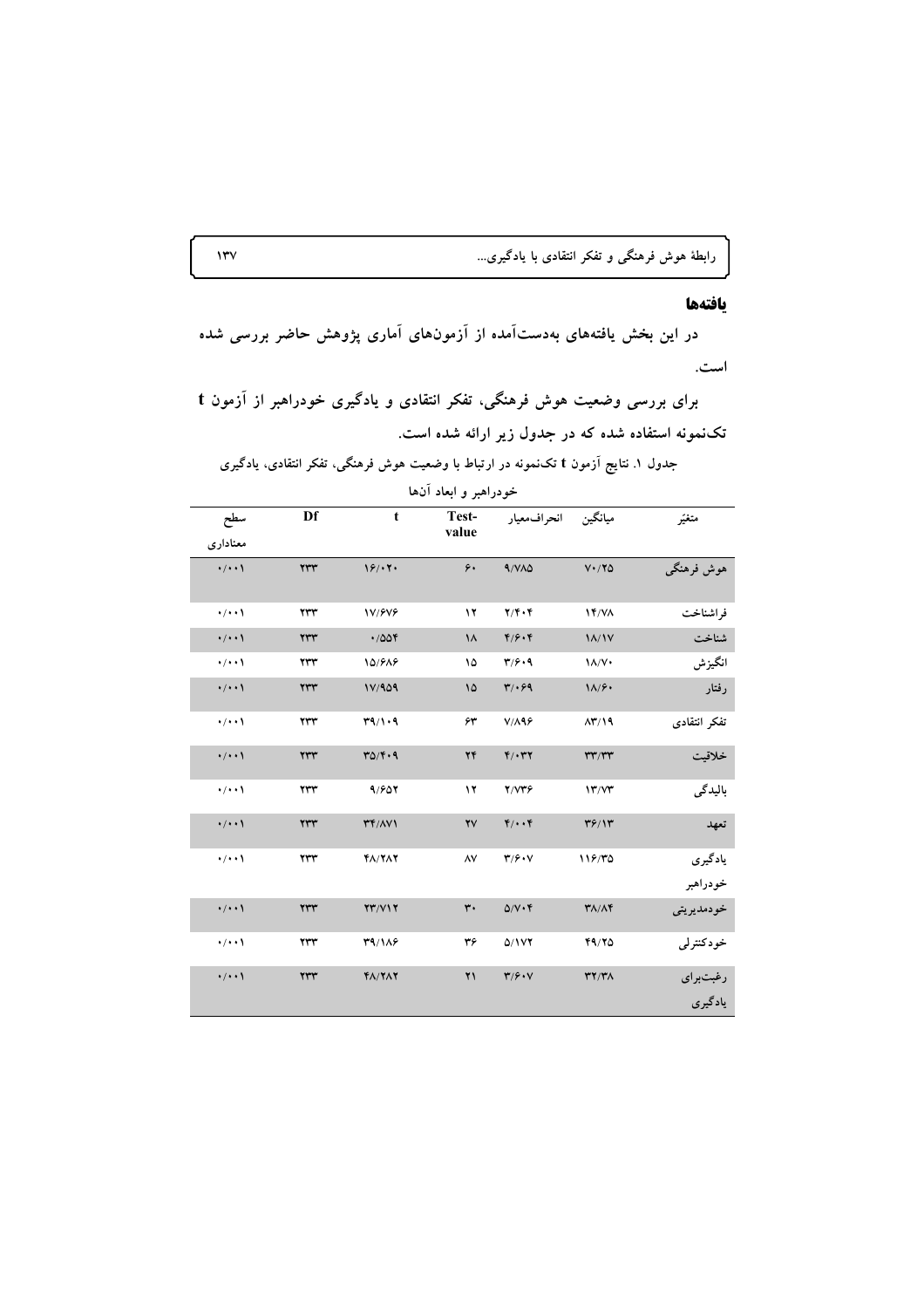**1396 >!B6 028 E :R 0'! 'A)@"#& ;/- -)D 138**

براساس یافتههای جدول فوق، هوش فرهنگی با میانگین و انحرافمعیار (۹/۷۸۵± ۷۰/۲۵) و همچنین مؤلفههای آن شامل فراشناخت با (۲/۴۰۴± ۱۴/۷۸)، شناخت با **82 6# (18/60 ± 3/069) ! 0(18/70 ±3/609) +V("# 0(18/17 ±4/604) متوسط که بهترتیب برابربا ۶۰–۱۲–۱۸–۱۵–۱۵ میباشد، فراتر و معنادار (p<۰/۰۱) بوده** که بیانگر مطلوبیت هوش فرهنگی و ابعاد ان در بین دانشجویان است. در مؤلفهٔ شناخت تفاوت معناداری مشاهده نشد. تفکر انتقادی با میانگین و انحراف0معیار (۷/۸۹۶ ± ۸۳/۱۹) و مؤلفههای آن شامل خلاقیت با (۴/۰۳۲± ۳۳/۳۳)، بالیدگی با (۴/۷۳۶± ۱۳/۷۳)، تعهد با (۳۶/۱۳ ±۴/۰۰۴) از حد متوسط که بهترتیب برابربا ۶۳–۲۴–۲۷ میباشد، فراتر و معنادار است (۰/۱۱ > p؛ که بیانگر مطلوبیت تفکر انتقادی و ابعاد آن می,باشد. یادگیری خودراهبر با میانگین و انحراف،معیار (۱۲/۲۸۴± ۱۱۶/۳۵) و مؤلفههای آن شامل خودمدیریتی با (۴۵/۷۰۴± ۳۸/۸۴)، خودکنترلی با (۵/۱۷۲± ۴۹/۲۵)، رغبت برای یادگیری **& # 08R ' 21-36-30-87 # 

- -J \_A! 82 6# (32/38 ±3/607)**  معنادار است (۰/۱۱)؛ که بیانگر مطلوبیت یادگیری خودراهبر و ابعاد آن میباشد.

برای بررسی رابطهٔ بین هوش فرهنگی و مؤلفههای ان با یادگیری خودراهبر، از ازمون ضریب همبستگی پیرسون استفاده شد که نتایج ان در جدول ۲ ارائــه شــده اســت. نتــایج نشان میدهد که بین یادگیری خودراهبـر بــا فراشــناخت بــا میــزان همبســتگ*ی (۰/*۳۰۹). شناخت (۱۲۶۰). انگیزش (۱۳۳۳). رفتار (۱۲۷۱). هوش فرهنگ<sub>ی</sub> (۱۴۰۶) رابطهٔ مثبت **.(p<0/01) # O& #)/ &**

| هوش<br>فرهنگمي       | رفتار             | انگيزش            | شناخت              | فراشناخت             |                 | مؤ لفهها |
|----------------------|-------------------|-------------------|--------------------|----------------------|-----------------|----------|
| $\cdot$ /۴ $\cdot$ ۶ | $\cdot$ /۲۷۱      | $\cdot$ /۳۳۳      | .779.              | $\cdot$ /۳ $\cdot$ 9 | R               | یادگیری  |
| $\cdot$ / $\cdot$    | $\cdot$ / $\cdot$ | $\cdot$ / $\cdot$ | $\cdot/\cdot\cdot$ | $\cdot$ / $\cdot$    | سطح<br>معنادارى | خودراهبر |

ر ارتباط با رابطهٔ هوش فرهنگی و ابعاد ان با یادگیری خودراهبر جدول ۲. نتایج ازمون ضریب همبستگی پیرسون د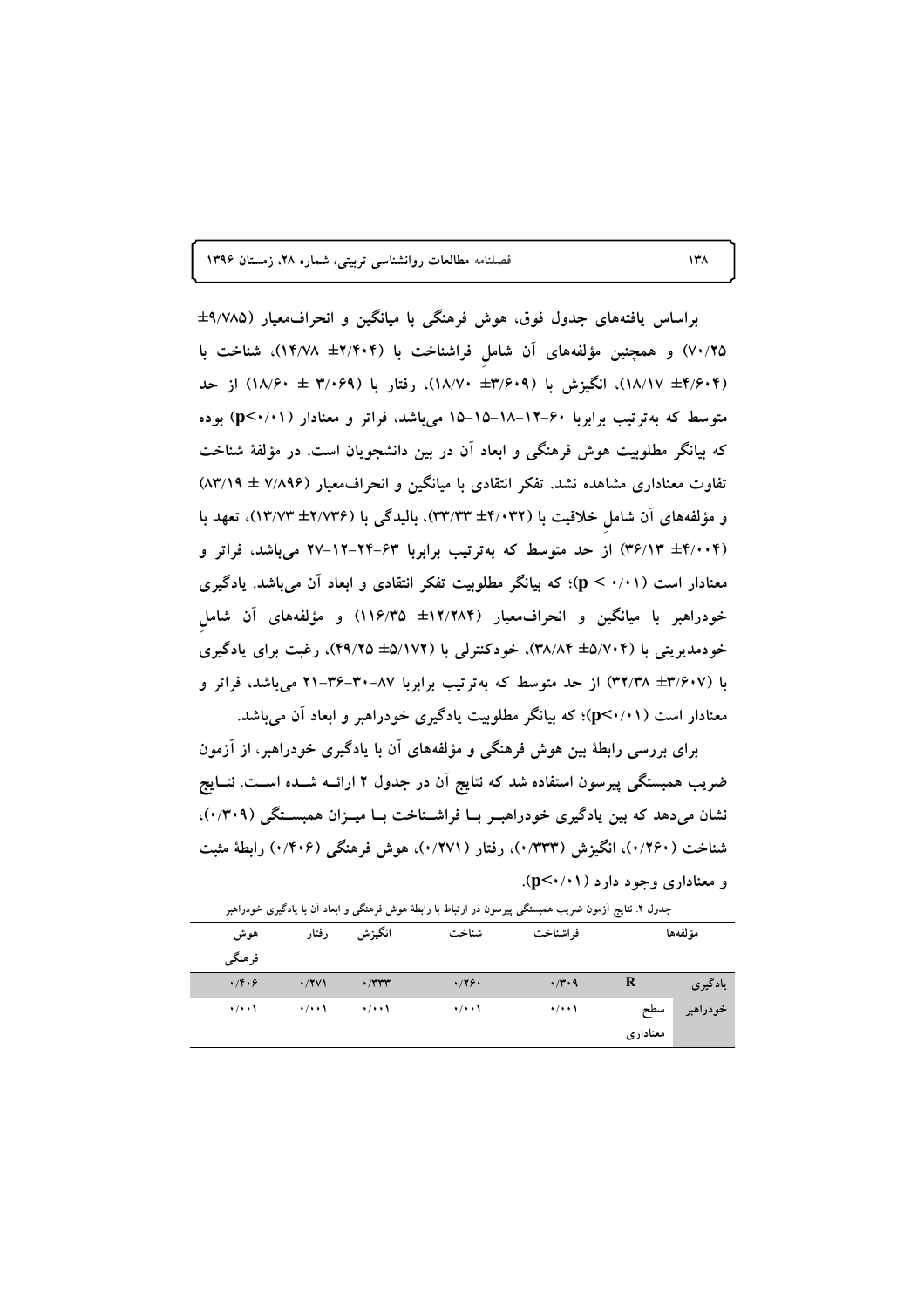همچنین، نتایج جدول ۳ نشان میدهد که بین یادگیری خودراهبر با خلاقیت با میزان همبستگی (۱٬۲۶۶)، بالیدگی (۱٬۳۸۸)، تعهد (۱٬۶۰۳) و تفکر انتقادی (۱٬۵۷۶) رابطهٔ مثبت و معناداری وجود دارد (p<۰/۰۱).

جدول ٣. نتايج أزمون ضريب همبستگي در ارتباط با رابطهٔ تفکر انتقادي و ابعاد آن

|                   |                                        | با یادگیری خودراهبر |                   |              |          |
|-------------------|----------------------------------------|---------------------|-------------------|--------------|----------|
| تفكر انتقادى      | تعهد                                   | باليدگى             | خلاقيت            |              | مؤ لفهها |
| $\cdot$ /0 $\vee$ | $\cdot$ / $\hat{r}$ $\cdot$ $\uparrow$ | $\cdot$ /۳۸۸        | .1799             | R            | یادگیری  |
| $\cdot$ / $\cdot$ | $\cdot$ / $\cdot$                      | $\cdot$ / $\cdot$   | $\cdot$ / $\cdot$ | سطح معناداری | خودراهبر |

بهمنظور پیشبینی یادگیری خودرهبر براساس هوش فرهنگی از تحلیل رگرسیون چندگانه استفاده شد. نتایج نشاندهندهٔ این است که از بین مؤلفههای هوش فرهنگی، مؤلفهٔ انگیزش و فراشناخت توانستهاند وارد معادله شوند. انگیزش با ضریب همبستگی ۰۰/۳۳۳. فراشناخت با ضریب همبستگی ۰/۳۹۴، در سطح ۰/۰۰۱ معنیدار است. مقدار β و t انگیزش در گام اول برابربا (۰/۳۳۳ و ۵/ ۳۷۷ ) که بیشترین تأثیر را بر یادگیری خودراهبر دارد و در گام دوم برابربا (۲۵۹/۰ و ۴/۰۳۱) است. مقدار  $\beta$  و t محاسبهشدهٔ فراشناخت برابربا (۱٬۲۳۳ و ۳/۴۷۰) است. ضریب تعیین حاصله بیانگر این است که مؤلفهٔ انگیزش در گام اول ۱۰ درصد از تغییرات یادگیری خودراهبر را پیشبینی میکند و در گام دوم مؤلفهٔ فراشناخت وارد معادله شده که با انگیزش در کل ۱۴ درصد از تغییرات یادگیری خودراهبر را پیش بینی می کند.

 $149$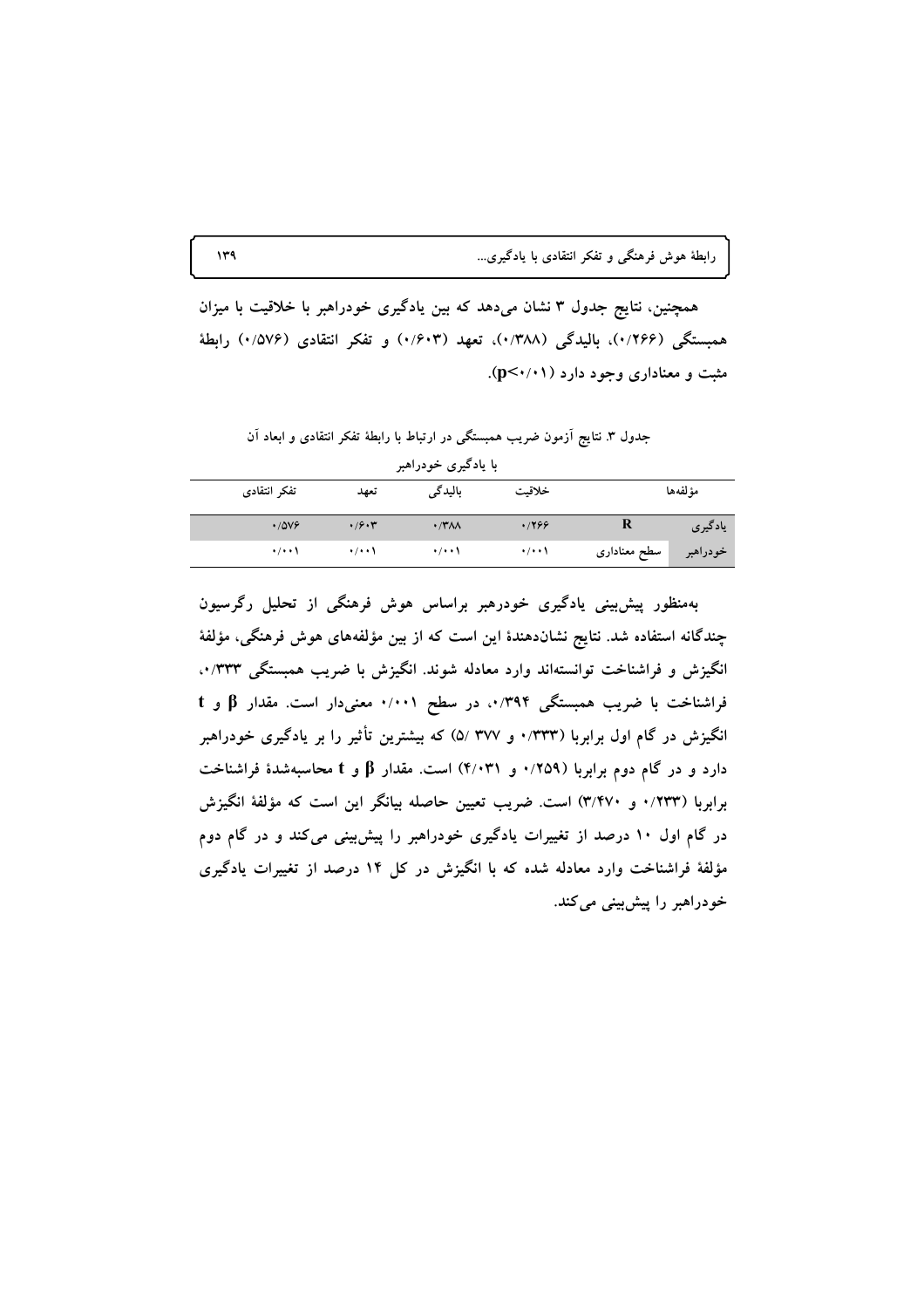فصلنامه مطالعات روانشناسی تربیتی، شماره ۲۸، زمستان ۱۳۹۶

جدول ۴. نتایج آزمون رگرسیون در ارتباط با پیش بینی یادگیری خودراهبر توسط ابعاد هوش فرهنگی

| سطح معنادارى       |                         | B                        | F             | $\mathbf{R}^2$    | R            | متغيّر   | گاھ |
|--------------------|-------------------------|--------------------------|---------------|-------------------|--------------|----------|-----|
| $\cdot/\cdot\cdot$ | $\Delta$ /۳۷۷           | $\cdot$ / $\tau\tau\tau$ | <b>TA/917</b> | $\cdot/1 \cdot V$ | $\cdot$ /٣٣٣ | انگيزش   | اول |
| $\cdot/\cdot\cdot$ | $f(\cdot \tau)$         | .709                     |               |                   |              | انگيزش   |     |
| $\cdot$ / $\cdot$  | $\mathbf{r}/\mathbf{r}$ | .7777                    | 71/187        | $\cdot$ /141      | 4/797        | فراشناخت | دوم |

همچنین، برای پیش بینی یادگیری خودراهبر براساس ابعاد تفکر انتقادی از تحلیل رگرسیون چندگانه استفاده شد. نتایج نشاندهندهٔ این است که از بین مؤلفههای تفکر انتقادی، مؤلفهٔ تعهد و بالیدگی توانستهاند وارد معادله شوند. تعهد با ضریب همبستگی ۰/۶۰۳ و بالیدگی با ضریب همبستگی ۰/۶۳۱ در سطح ۰/۰۰۱ معنادار میباشند. مقدار B و t تعهد در گام اول برابربا (۰/۶۰۳ و ۱۱/۵۰۰) که بیشترین تأثیر را بر یادگیری خودراهبر دارد و در گام دوم برابربا (۵۳۲/۰ و ۹/۷۴۳) است. مقدار β و t بالیدگی در گام دوم (١٩٩/٠ و ٣/٦٥۴) است. ضريب تعيين حاصله بيانگر اين است كه مؤلفة تعهد در گام اول ۳۶ درصد از تغییرات یادگیری خودراهبر را پیشبینی میکند و در گام دوم مؤلفهٔ بالیدگی وارد معادله شده که با تعهد در کل ۳۹ درصد از تغییرات یادگیری خودراهبر را پیش بینی مے کند.

| سطح معنادارى       |       | В            |           | R*           | R                                      | متغير   | گام |
|--------------------|-------|--------------|-----------|--------------|----------------------------------------|---------|-----|
| $\cdot/\cdot\cdot$ | 11/0  | $\cdot$ /9.3 | 137/704   | $\cdot$ /۳۶۰ | $\cdot$ / $\hat{r}$ $\cdot$ $\uparrow$ | تعهد    | اول |
| $\cdot$ / $\cdot$  | 9/VPY | .7047        |           |              |                                        | تعهد    | دوم |
| $\cdot$ / $\cdot$  | 31687 | $\cdot$ /199 | $V$ ۶/۳۲۲ | $\cdot$ /۳۹۳ | $\cdot$ /۶۳۱                           | باليدگى |     |

جدول ۵. نتایج آزمون رگرسیون در ارتباط با پیش،بینی یادگیری خودراهبر توسط ابعاد تفکر انتقادی

 $14.$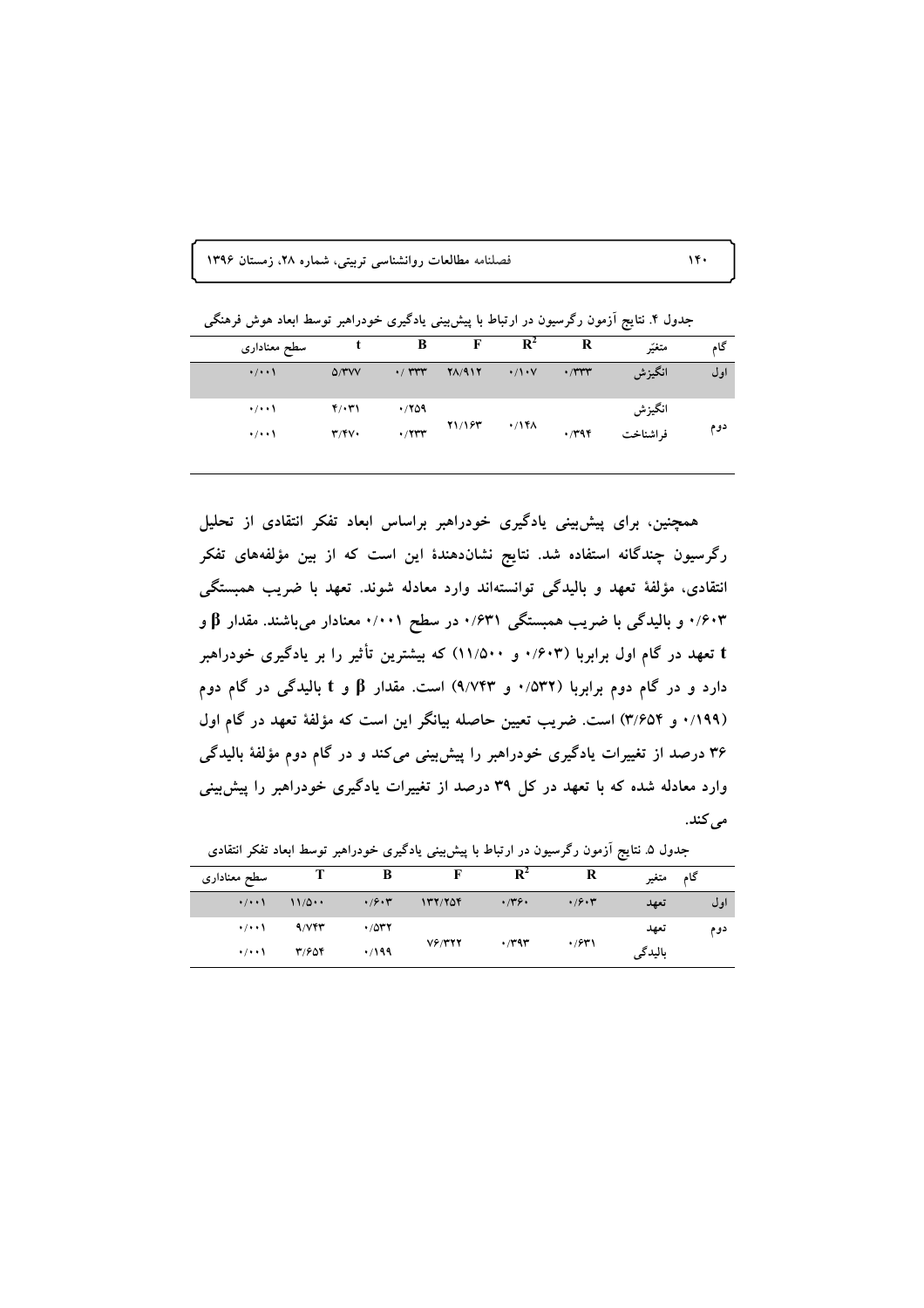| رابطهٔ هوش فرهنگی و تفکر انتقادی با یادگیری |
|---------------------------------------------|
|---------------------------------------------|

#### **یحث و نتیجهگیری**

هدف از پژوهش حاضر تعیین رابطهٔ هوش فرهنگی و تفکر انتقادی با یادگیری خودراهبر دانشجویان بود. علت انتخاب دانشجویان تحصیلات تکمیلی این است که آنها بیشتر درگیر فعالیتها و تجارب یادگیری هستند. تغییر و تحولات سریع و شگفتانگیزی که در عرصهٔ علم و فنّاوری درحال وقوع است، نیاز مبرم نظامهای آموزشی را به فراگیران خودراهبر و مادامالعمر روزبهروز شدیدتر و حساستر می کند. حجم وسیع اطلاعات و دانش بشرساز، نظامهای آموزشی عالی را به این سمت سوق میدهد که دیگر نمی توان با روشهای سنتی این حجم وسیع دانش را به فراگیران منتقل کرد؛ بنابراین، تبدیل فراگیران به یادگیرندگان خودراهبر باعث خواهد شد که بتوانند نیازها و اهداف یادگیری خود را متناسب با دانش موجود تعیین کنند.

یافتههای بهدست آمده از این پژوهش نشان داد که بین هــوش فرهنگــی بــا یــادگیری خودراهبر دانشجویان، رابطهٔ مثبت و معناداری وجود دارد. هوش فرهنگی موجب می شـود افراد دربارهٔ اعمال خود مدیریت کنند و با دست یابی به اهداف، احساس شایستگی را در خود بیرورانند؛ بدین معنی که افرادی با هوش فرهنگی بالاتر، توانسایی کنتـرل و مــدیریت موقعیتهایی که باعث دست یابی آنها بــه اهدافشــان مــی شــود و جهـــتدهــی شخصــی تمایلات، رفتار و شناخت افراد بهسمت برآوردهکردن وظایف یا اهداف را دارند؛ درنتیجه می توان استنباط کرد، هرچه هوش فرهنگی فرد بالاتر باشـد بهتـر مـی توانـد سـازوکار، خلاقیت، طبقه و رفتار خود را کنترل و مدیریت کند. این یافته با نتایج تحقیقــات حســنی (۱۳۹۴)، چوآیان و همکاران (۲۰۱۴)، مکاناب و ورثلی (۲۰۱۲) که دریافتند بسین هسوش فرهنگی و یادگیری خودراهبر رابطهٔ معناداری وجود دارد همسو می باشد. در توجیــه ایــن یافته می توان گفت، هوش فرهنگی باعث افزایش سازگاری دانشــجویان شــده و عملکــرد تحصیلی و یادگیری آنان را تحت تأثیر قرار می دهد.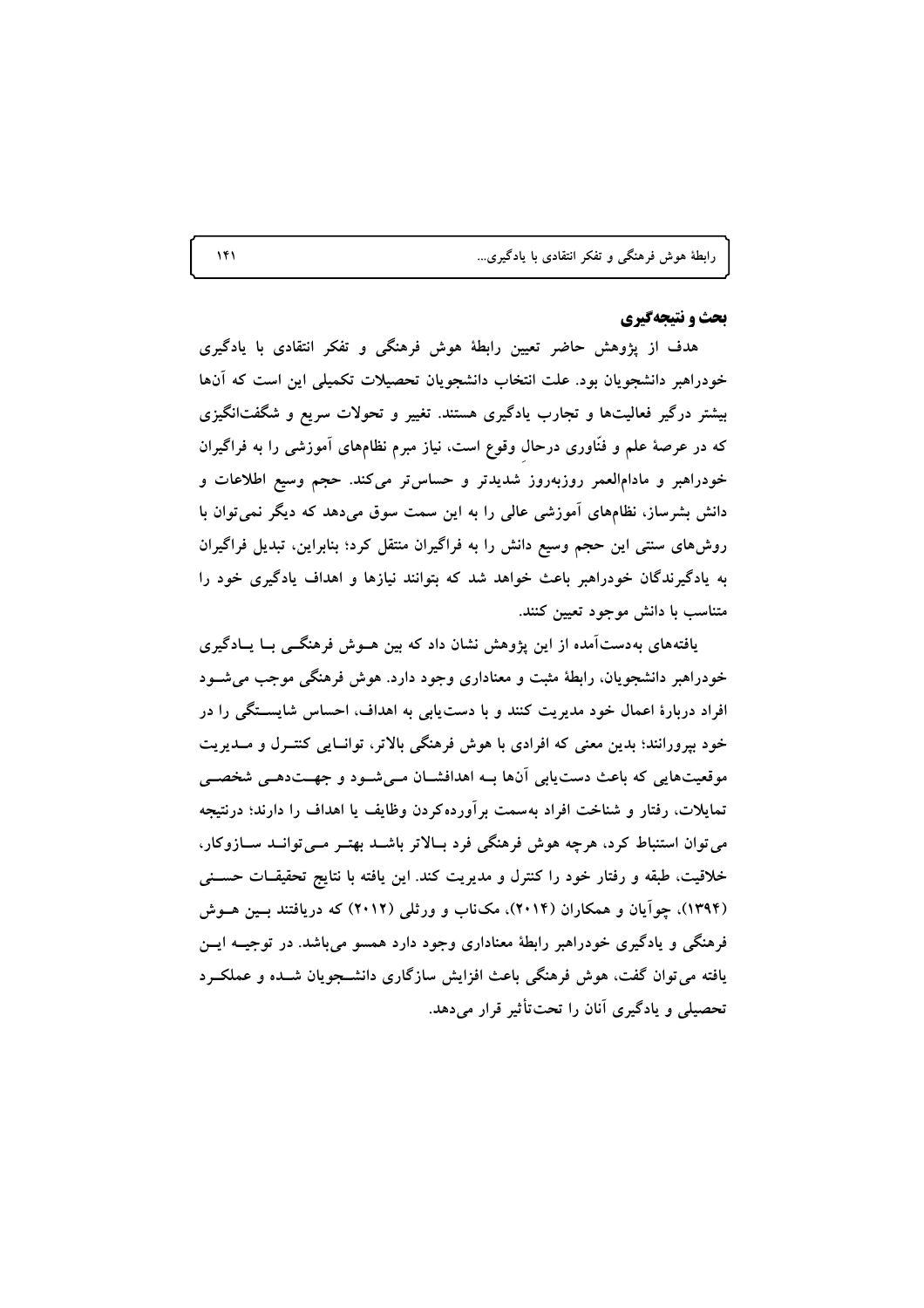فصلنامه مطالعات روانشناسی تربیتی، شماره ۲۸، زمستان ۱۳۹۶

نتایج دیگر پژوهش نشان داد که رابطهٔ مثبت و معناداری بین تفکر انتقادی و یادگیری خودراهبر دانشجويان وجود دارد. اين نتايج با يافتههاي تحقيقات نادي، گردانشكن، گل پرور (۱۳۹۰)، کهریزی و فراهیان (۲۰۱۴)، کامگار و سعیدی (۲۰۱۶)، چوی و همکاران (۲۰۱۳)، قنبرهاشمآبادی و همکاران (۱۳۹۰) همخوانی دارد؛ بنابراین می توان گفت با رشد و پیشرفت تفکر انتقادی، حل مسئله و فراشناخت قابلیتهای اثرگذار بر خودراهبری، سطوح یادگیری خودراهبر در دانشجویان ارتقا خواهد یافت. با آموزش و توسعهٔ تفکر انتقادی، رغبت برای یادگیری افزایش مییابد؛ درنتیجه میزان پیشرفت تحصیلی بیشتر میشود و در آزمون نمرههای بالاتری کسب میکنند؛ بنابراین موضوعهای درسی را با عمق بیشتر و پایداری طولانی تری و حتی در سطح مفیدتر میفهمند. همچنین، رغبت برای یادگیری دانشجویان نشان میدهد که ارزیابی و تفکر انتقادی از مهارتهای لازم برای خودراهبرشدن در یادگیری هستند.

نتایج آزمون رگرسیون نشان داد که از بین انواع هوش فرهنگی، انگیزش و در گام دوم فراشناخت، توانسته است یادگیری خودراهبر دانشجویان را پیشبینی کند. این نتایج با یافتههای تحقیقات پترویچ (۲۰۱۱)، شین یی چن و همکاران (۲۰۱۱) همسو میباشد. درنتیجه می توان استنباط کرد هرقدر دانشجویان دربارهٔ راهبردهای یادگیری مؤثر و محدودیتهای تواناییهای یادگیری و حافظهٔ خود بیشتر بدانند (هرقدر خودآگاهی فراشناختی آنان بیشتر باشد) به همان میزان یادگیری و پیشرفت آنها در امر تحصیل نیز بیشتر خواهد بود. نتایج دیگر پژوهش نشاندهندهٔ مطلوبیت هوش فرهنگی، تفکر انتقادی و یادگیری خودراهبر در بین دانشجویان است. بندورا (۲۰۰۹) معتقد است، انگیزه موجب خودتنظیمی و خودکنترلی در امر یادگیری می شود؛ بهطوری که اگر دانشجویان حس کنند که در انتخاب فعالیتهای یادگیریشان محدودیتهای بیرونی وجود دارد یا در فرایند یادگیری خودشان کنترلمی نداشته باشند، احتمالاً هیچوقت یاد نخواهند گرفت.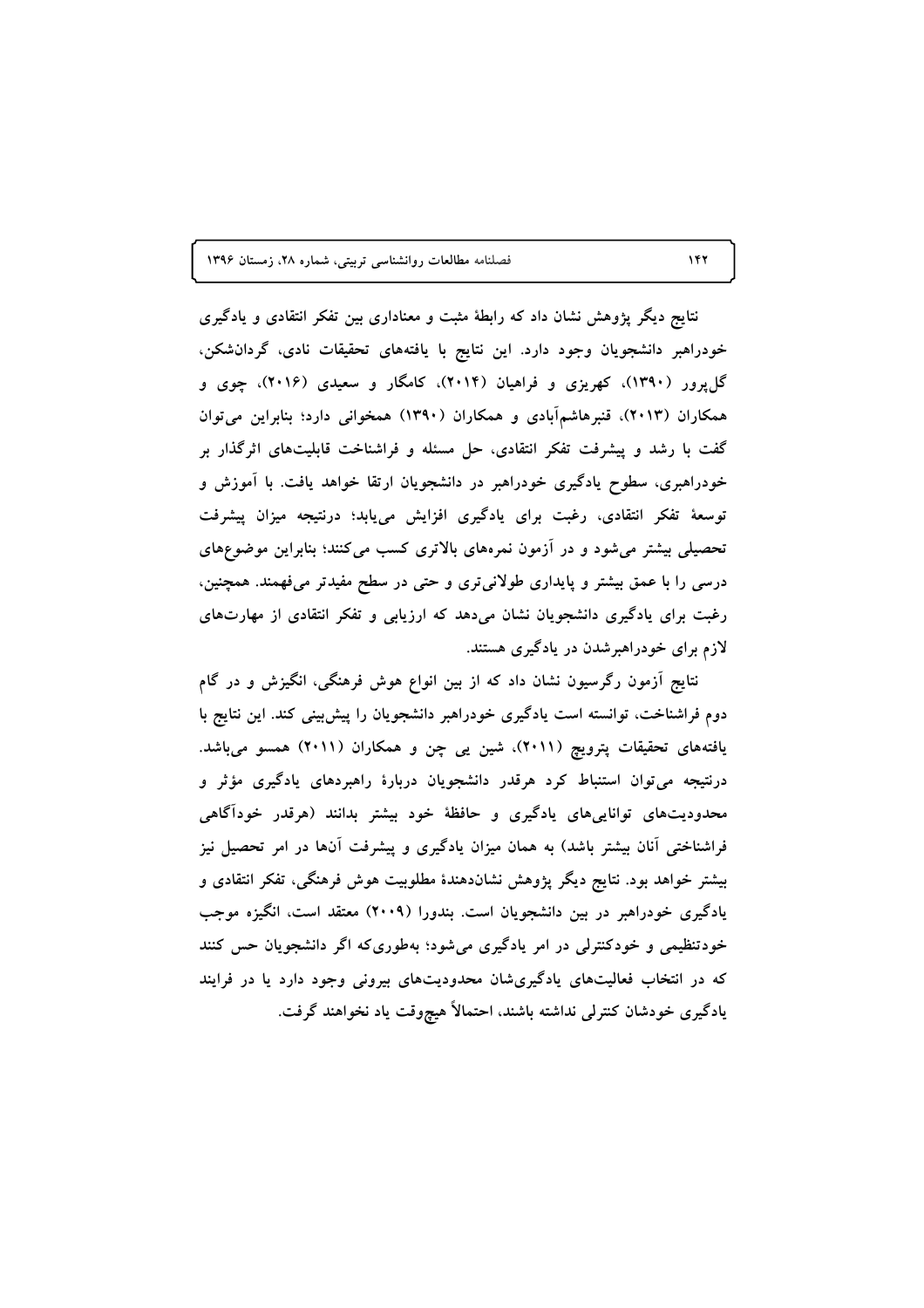نتایج آزمون رگرسیون نشان داد که از بین ابعاد تفکر انتقادی، در گام اول تعهد و در گام دوم بالیدگی توانسته است یادگیری خودراهبر را در دانشجویان پیش بینی کند. پس می توان گفت، شیوههای تفکر می تواند مهارتهای مختلفی ازجمله ظرفیتهای تصمیمگیری و خودمدیریتی را توسعه دهد. وقتی دانشجویان مهارتهای تفکر انتقادی و مهارتهای خلاقیت را فرامی گیرند و ایدههای خلاقانه ایجاد می کنند، فنون مفید دیگری را برای ارائهٔ ایدههایی بهکار میگیرند که به راهکار مؤثر تبدیل میشوند؛ بنابراین دانشجویان ازطریق این مهارتها درگیر یادگیری خودراهبر می شوند.

نتیجهٔ تفکر انتقادی، ترکیب تواناییهای دانشجو و رساندن آن به بیشترین حد ممکن است که این خود به ارتقای یادگیری خودراهبر میانجامد؛ بنابراین می توان اذعان داشت که با رشد و پیشرفت سطوح تفکر انتقادی، بهعنوان توانمندی و قابلیتی اثرگذار بر خودراهبری، سطوح یادگیری خودراهبر نیز در دانشجویان ارتقا خواهد یافت.

براساس نتایج پژوهش، شایسته است مربیان تعلیم و تربیت و استادان، با آموزش راهبردهای یادگیری خودراهبر به دانشآموزان فرصت بیشتری برای یادگیری بدهند و لازم است دانشجویان محور یادگیری قرارگرفته و از روشهای حل مسئله، یادگیری اکتشافی و فعالیتهای گروهی برای بالابردن انگیزهٔ دانشجویان استفاده کنند. همچنین محیطهای آموزشی ازجمله آموزش عالی درجهت تقویت هوش فرهنگی و تفکر انتقادی، می توانند بر راهبردهای یادگیری فعال و گروهی، توجه خاص به نظرات دانشجو، پرسیدن پرسشهای سطح بالا، ایجاد امنیت روانی برای افزایش تعامل در محیط کلاس، پرورش ابعاد هوش فرهنگی در سرفصلهای درسی تأکید کنند. پژوهش حاضر محدود به دانشجویان تحصیلات تکمیلی دانشکدهٔ علوم انسانی بود؛ ازاین٫و در تعمیم نتایج آن باید احتیاط کرد. تنها ابزار جمع آوری اطلاعات در این پژوهش پرسشنامه بود که جنبهٔ خودگزارشی دارد. در پژوهشهای آتی می توان از سایر روشهای تحقیقی استفاده کرد.

 $157$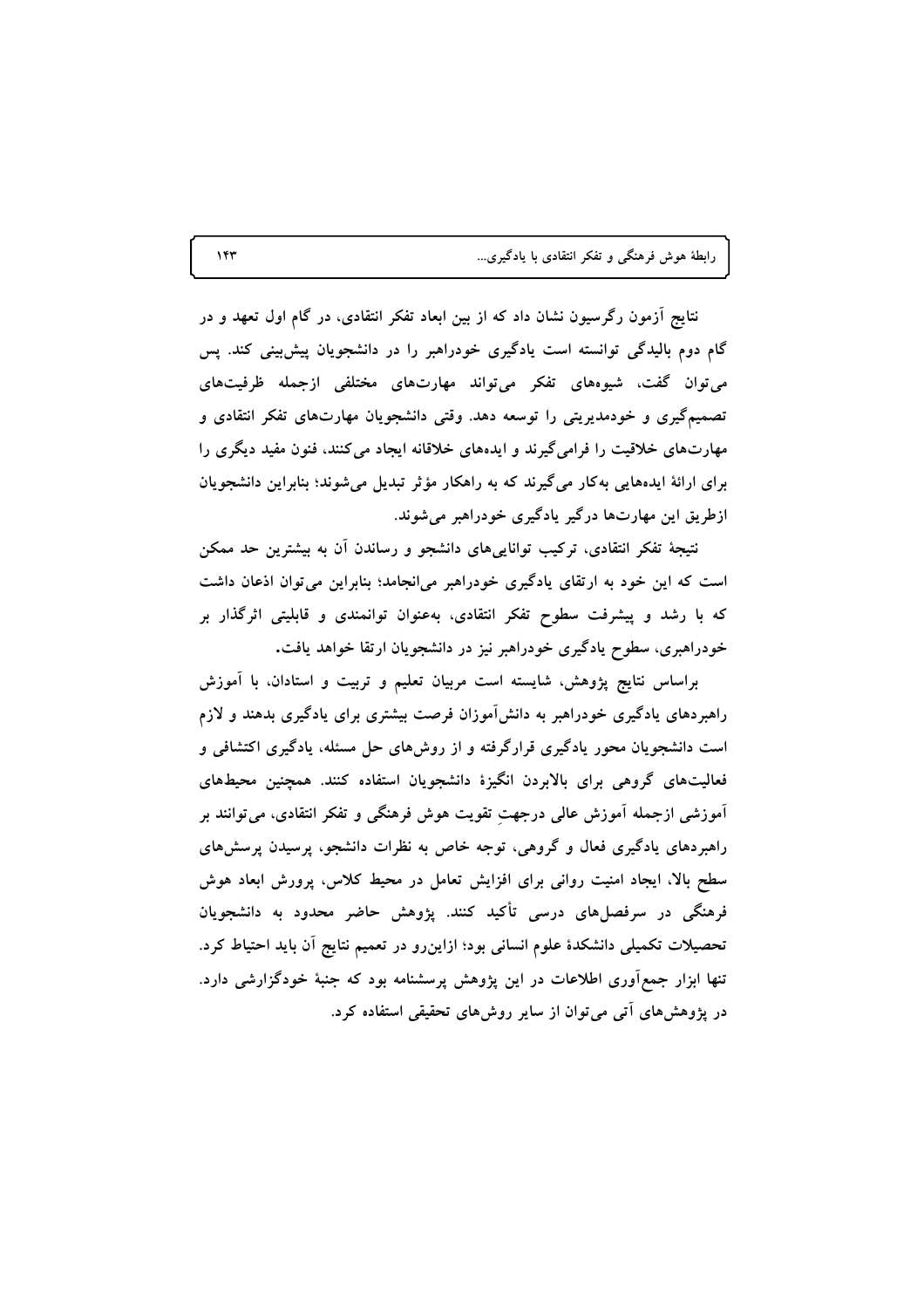**1396 >!B6 028 E :R 0'! 'A)@"#& ;/- -)D 144**

# **منابع و مأخذ**

۱-بیژنی، مسعود؛ مرادی، حوریه؛ کرمی، غلامحسین. (۱۳۹۰). بررسی م*فهو*م و جایگاه انگیزش در برنامههای آموزش بزرگسلان. ماهنامهٔ اجتماعی، اقتصادی، علمي، فرهنگي، شمارهُ ١٣٢-١٣٣، صص ١٠٠-١١٢. ۲-حسنی، فهیمه. (۱۳۹۴). تأثیر هوش فرهنگی بر یادگیری خودراهبر دانشجویان پرستاری. راهبردهای آموزش در علوم پزشکی، ۱/ (۲)، صص ۱۱۵–۱۲۲. ۳-غفاري، مظفر؛ خانبي، لطفعلي. (۱۳۹۲). رابطهٔ سرمايهٔ اجتماعي و هوش فرهنگی با عملکرد تحصیلی دانشجویان علوم پزشکی. مجلهٔ ایرانی آموزش در علوم پزشکی، ۱۳(۸)، صص ۶۴۲-.ا۶۵ ۴-قنبرهاشم َابادي، علي؛ گراوند، هوشنگ؛ محمدزاده قصر، اعظم؛ حسيني، علی|کبر. (۱۳۹۱). رابطهٔ گرایش به تفکر انتقادی و یادگیری خودراهبر در دانشجویان پرستاری و مامایی و تأثیر آن در موفقیت تحصیلی. مجلهٔ مرکز مطالعات و توسعهٔ آموزش علوم پزشکی یزد، ۴/۷)، صص ۱۵.-۲۷. ۵–کاظمی، معصومه. (۱۳۸۷). بررسی ارتباط هوش فرهنگی و عملکرد کارکنان جامعه المصطفى العالميه. قم. مجتمع أموزش عالبي قم. ع-نادی، محمدعلی؛ گردان شکن، مریم؛ گلپرور، محسن. (۱۳۹۰). تأثیر آموزش تفکر انتقادی، حل مسئله و فراشناخت بر یادگیری خودراهبر در دانشجویان. پژوهش در برنامهریزی درسی، سال ۸، ۱/۲-۲)، صص ۵۴-۱۶. ۲-نعیمی، لیلا؛ بیگدلی، شعله؛ سلطانی عربشاهی، کامران. (۱۳۹۱). میزان آمادگی یادگیری خودراهبر در دانشجویان رشتهٔ پزشکی، فصلنامهٔ راهبردهای آموزش، .1⁄1/ صصر ۱۲۷ -ا $1$ ا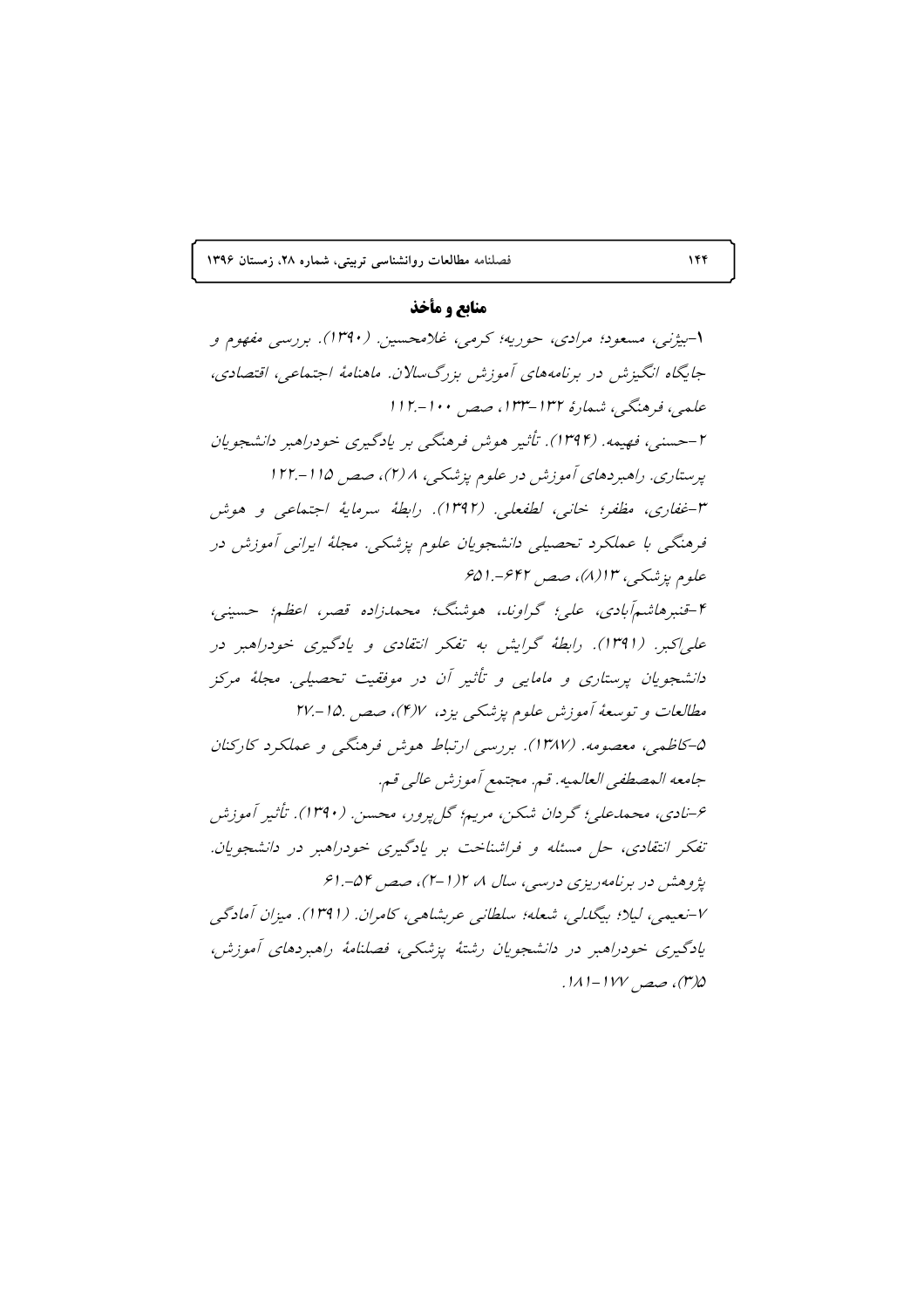٨-نادي، محمدعلي؛ سجاديان، ايلناز. (١٣٨٥). هنجاريابي مقياس سنجش خودراهبری در یادگیری، دربارهٔ دانش آموزان دختر دبیرستانهای شهر اصفهان. فصلنامهٔ نوآوریهای آموزشی، ۱۸/۵)، صص ۱۱۱–۱۳۴ 9-ويس2رمي، حسنعلي؛ گراوند، هوشنگ؛ ناصريان حاجيآبادي، حميد؛ افشاري زاده، سيد احسان؛ منتظري، رسول؛ محمدزاده قصر، اعظم. (١٣٩١). مطالعهُ تطبیقی کارکردهای سبک تفکر با یادگیری خودراهبر در دانشجویان پرستاری و مامایی دانشگاه علوم پزشکی مشهد. پژوهش در آموزش علوم پزشکی، ۴ (۲)،  $55 - 25$ صص

*10- Aktamis, H. & Yenice, N. (2010). Determination of the science process skills and critical thinking skills levels. Procedia Social and Behavioral Sciences, 2(14), 3282-3288. 11- Azevedo, R. Moos, D. C. Johnson, A. M. & Chauncey, A. D. (2010). Measuring cognitive and metacognitive regulatory processes during hypermedia learning:issues and challenges. Educational Psychologist,10(45),210-223.* 

*12- Chaffee J. Thinking Critically. 10rd ed: Cengage Learning; 2014.* 

*13- Choi, E & Lindquist, R & Song, Y (2013). Effects of problem-based learning vs. traditional lecture on Korean nursing students' critical thinking. problem-solving, and selfdirected learning. Elsevier. Nurse Education, 34(11),6-25.* 

*14- Chua Yan P, Aribah I, Nor Asmadi Y, Haslina S, Lee Eng P, Zulkifli AK(2014). Can multiple intelligence abilities predict work motivation, communication, creativity, and management skills of school leaders? Procedia Soc Behav Sci. 38(16),104-120.* 

*15-Earley, P.C. and Ang, S. (2003). Cultural intelligence: Individual interactions across cultures. Palo Alto: Stanford University Press APA.12(20),29-58.*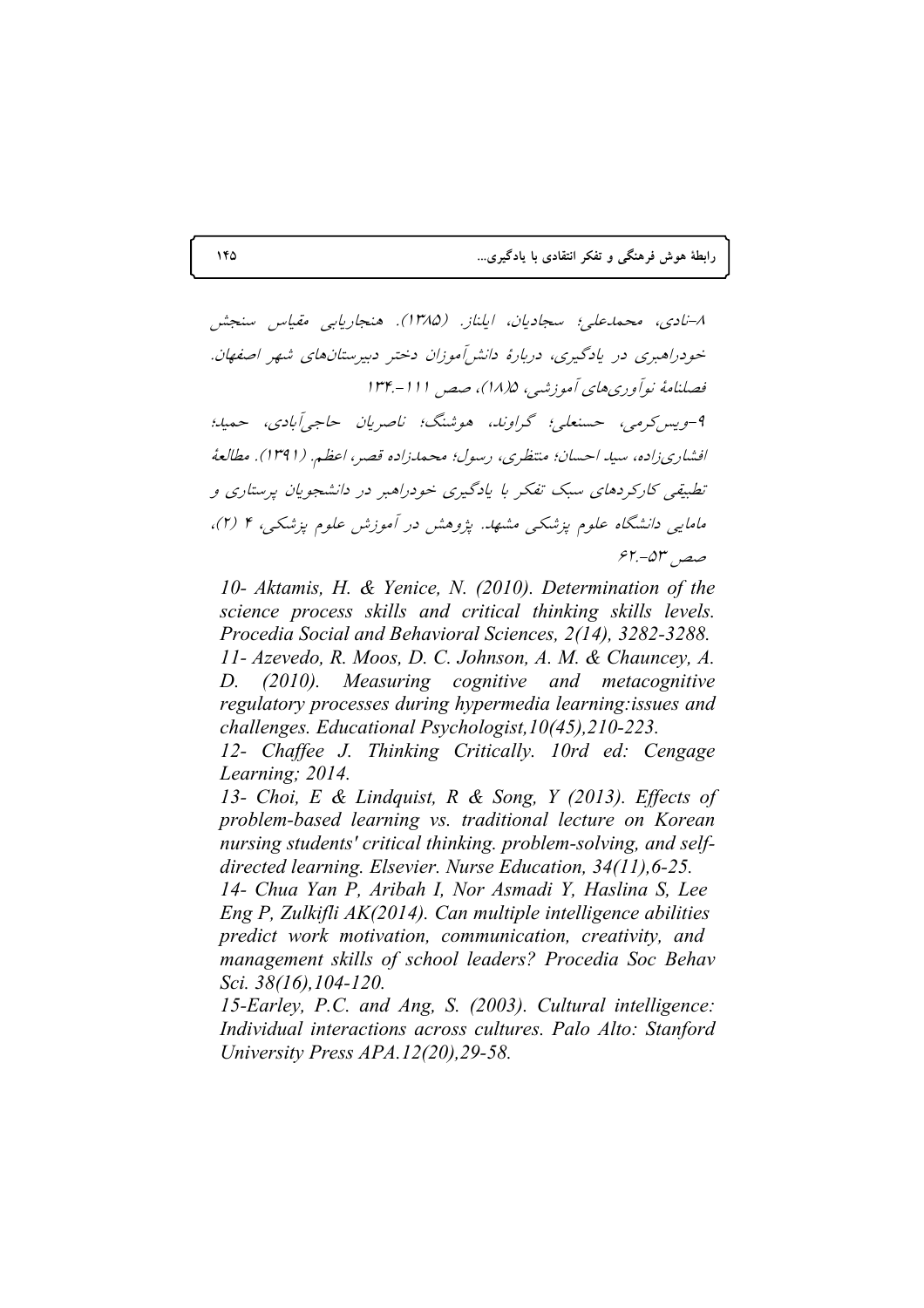**1396 >!B6 028 E :R 0'! 'A)@"#& ;/- -)D 146**

*16-fisher, m.king,j.& tague,g.(2001).development of selfdirected learning readiness scale for nursing education.nurse education today.26,(2),2-25.* 

*17- Ghanizadeh, A. & Mirzaee, S. (2012). EFL Learners' self-regulation, critical thinking and language achieve-ment. International Journal of Linguistics, 4(3), 451-468.* 

*18-kamgar,n & jadidi, E. (2016). Exploring the relationship of Iranian efl learners critical thinking and regulation with their reading comprehention ability.procedia-social and behavioral sciences.45(232), 776-783.* 

*19-kahrizi,p. & farahian, M.(2014). The relationship between self- regulation and critical thinking among iraninan EFL learners. Modern journal of language teaching methods,4(45),157-162.* 

*20- Long. B & Huey. b (2009). Skills for self-Director learning.[cited 2009* 

*jun23].Avalablefrom:from:http://facultystaff.ou.edu/L/Huey. B.Long1/ Articles /sd/selfdirected. htm1.* 

*21- McGuire,L. A. (2010). Improving student critical thinking and perceptions of critical thinking through direct instruction in rhetorical analysis.Thesis of Doctor of Philosophy. Capella University.* 

*22- McIlvenny, L (2013). Critical and creative thinking in the new Australian curriculum part on. Journal Article,27(1),18-22.* 

*23- Merriam, S. B. (2001). "Andragogy and Self-Directed Learning:Pillars of Adult Learning Theory".New Direction fro Adult and Continuing Education.89(5),100-126.* 

*24- MacNab BR, Worthley R.(2012). Individual characteristics as predictors of cultural intelligence development: The relevance of self-efficacy. Int J Intercult Relatsh, 36(5), 56-78.*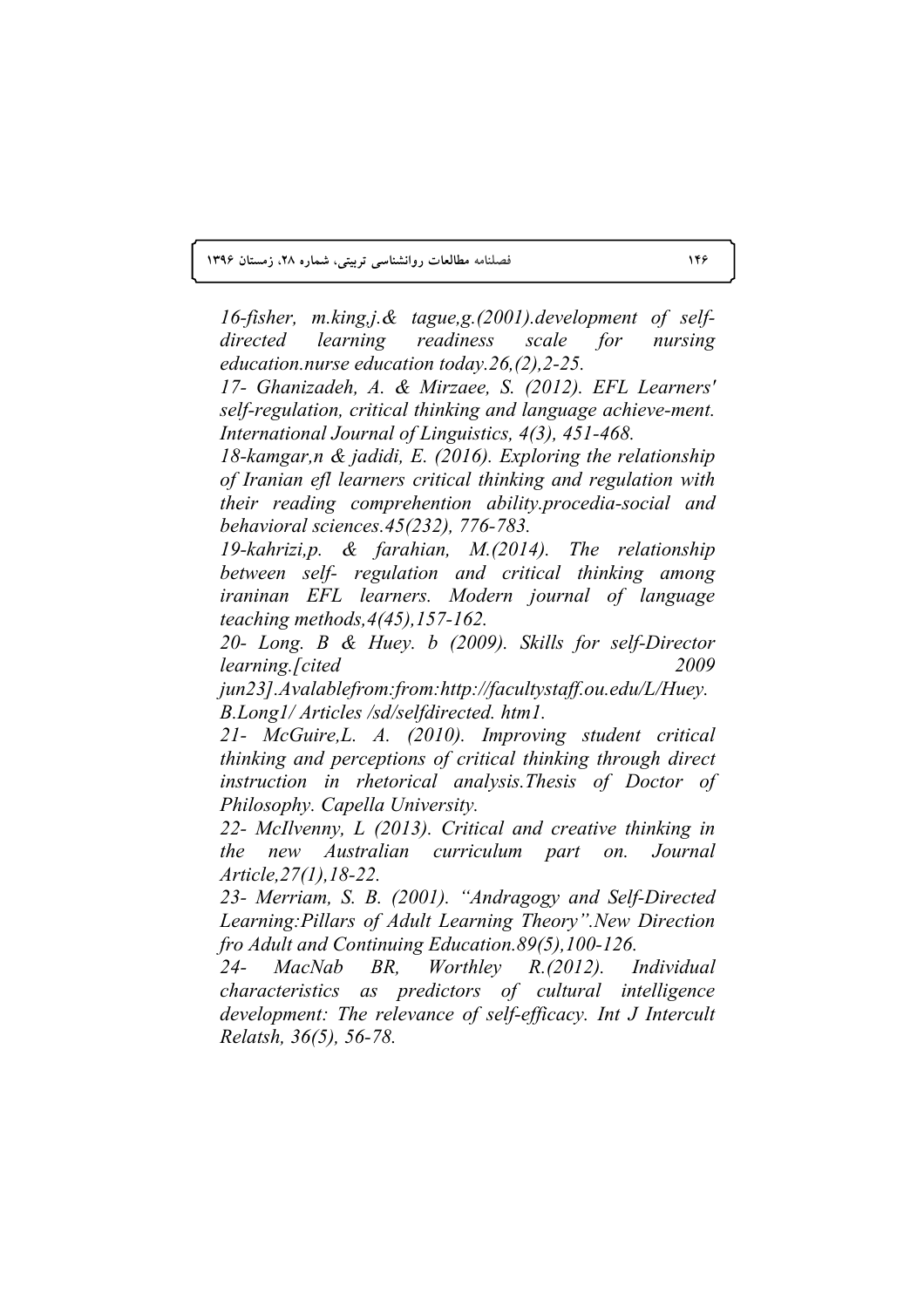25- Naber J. Wyatt TH.(2014). The effect of reflective writing interventions on the critical thinking skills and dispositions of baccalaureate nursing students. Nurse Educ Today.34(1), 67-72.

26-Ng KY, Van Dyne L, Ang S. (2013). Cultural Intelligence: A Review, Reflections, and Recommendations for Future Research. Ryan. Conducting multinational research: Applying organizational psychology in the workplace. Washington.

27-Petrovic DS.(2011). How do teachers perceive their culturalintelligence? Procedia Soc Behav Sci.11(14), 80-276. 28- Roberson DN. Self- directed learning-past and present ERIC Document. 2005; Available from:http: // www. eric. ed. gov/ $PDFS/ED490435$  pdf

29- Ricketts JC.(2003). The Efficacy of Leader ship Development, Critical Thinking Dispositions, and Students *Academic* 

Performance on the Critical Thinking Skills of Selected Youth Leaders. Ma Thesis. University of Florida.

30 -Simpson, E. Courtney, M. (2002). Critical thingking in nursing education: literature review. International journal of nursing practice,  $8(4)$ ,  $89-98$ .

31-Shin Yih Chen A, Lin YC, Zpattanakul A.(2011). The relationship between cultural intelligence and performance with the mediating effect of culture shock: A case from Philippine laborers in Taiwan. Int JIntercultural Relations,  $35(2)$ , 58-246.

32- Triandis, Harry C. (2006). Cultural intelligence in organizations. Group and Organization Management, 32(1), 20-26.

33- Tiruneh DT, Verburgh A, Elen J.(2014). Effectiveness of critical thinking instruction in higher education: A